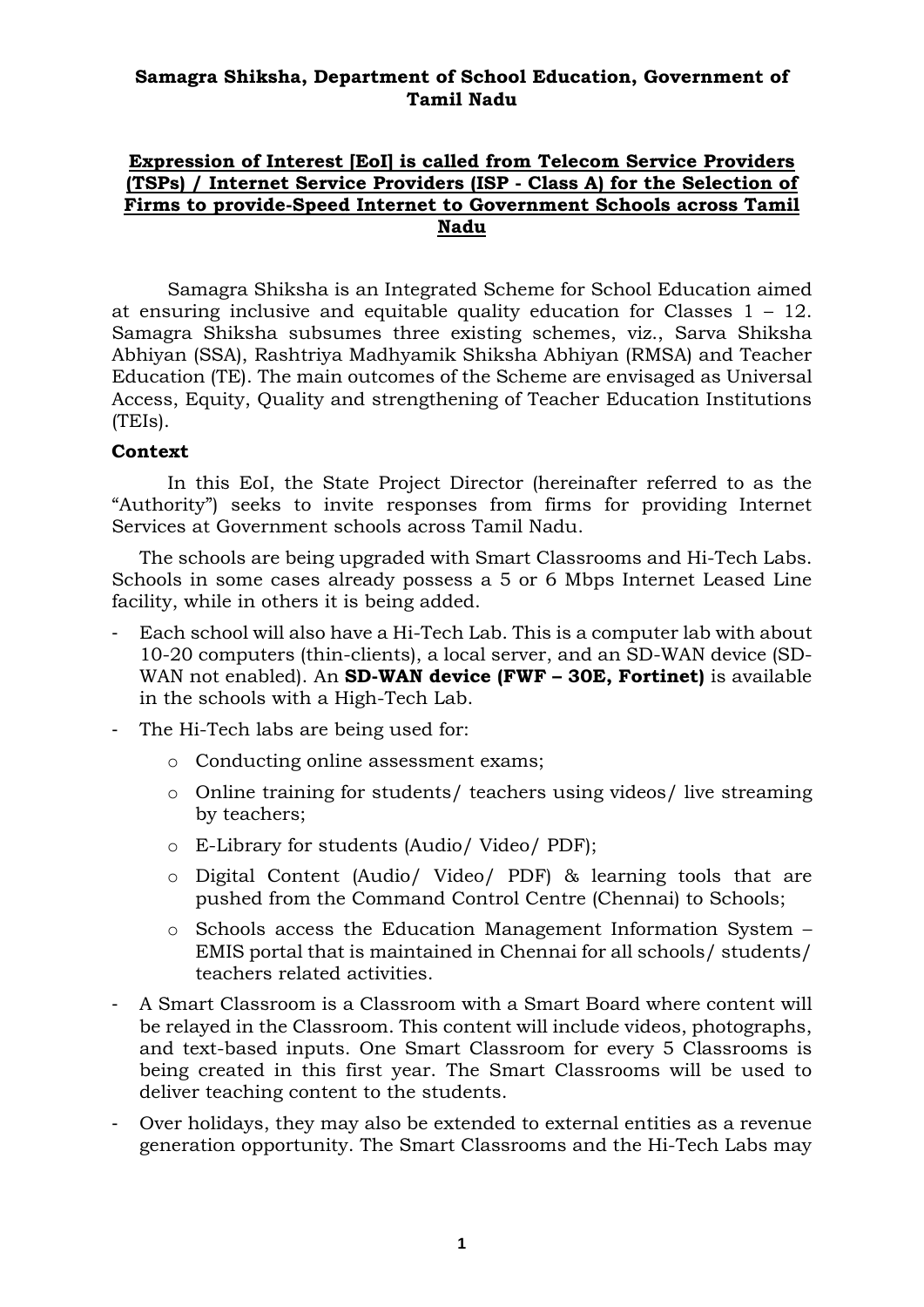also be used to conduct video conferences with the leadership of the School Education Department occasionally.

# **Terms of Reference:**

- 1. In the schools across Tamil Nadu, adequate bandwidth is to be provided with a minimum network uptime requirement of 99% and 98% respectively.
	- a. *With the above input (and any other input that may be required), the Bidders shall respond with their proposed estimation of bandwidth required in the Schools.*
- 2. The service provider should suggest the most optimal means of providing the necessary bandwidth at the schools based on the existing infrastructure/ need for the up-gradation of infrastructure. The necessary additional infrastructure that may be required should also be prescribed.
- 3. The bandwidth enhancement should either complement/ replace the existing vendor's bandwidth being provided. The Bidder shall respond with a recommendation on the same, the technical aspects/ pros and cons of either.
- 4. The router/ access media should be scalable to support up to 100 Mbps bandwidth without change of hardware/ software for any future augmentation of the service provided.
- 5. Provider should provide centralised portal access to the Authority and to the Authority's nominated representatives for performance review and monitoring of link uptime/ downtime, bandwidth utilisation, etc., in real time and historical visualisation. All necessary EMIS reports shall be made available by the service provider to the Authority. The portal should allow service requests to be raised for the affected links.
- 6. The contract period shall be for 5 years. However, depending on the performance of the successful bidder; the Authority may contain der extension of the contract on mutually agreed terms for a further period of 02 years thereafter. The contract will include installation, maintenance, troubleshooting, and hand-over.
- 7. The bidders shall propose their delivery schedule to make the services available as per requirement, from the date of issue of the work order.
- 8. The following Quality of Service (QoS) parameters are expected to be adhered to:

|                         | <b>Expected Minimum QoS</b>                           |
|-------------------------|-------------------------------------------------------|
| <b>Parameter</b>        | (Bidders may prescribe more stringent QoS and will be |
|                         | given a preference for the same)                      |
| Port availability       | 99% for ICCC and 98% for endpoint fields calculated   |
|                         | on monthly basis.                                     |
| Committed               |                                                       |
| <b>Information Rate</b> | 100%                                                  |
| (CIR)                   |                                                       |
| <b>Packet Loss</b>      | Less than equal to $1\%$ .                            |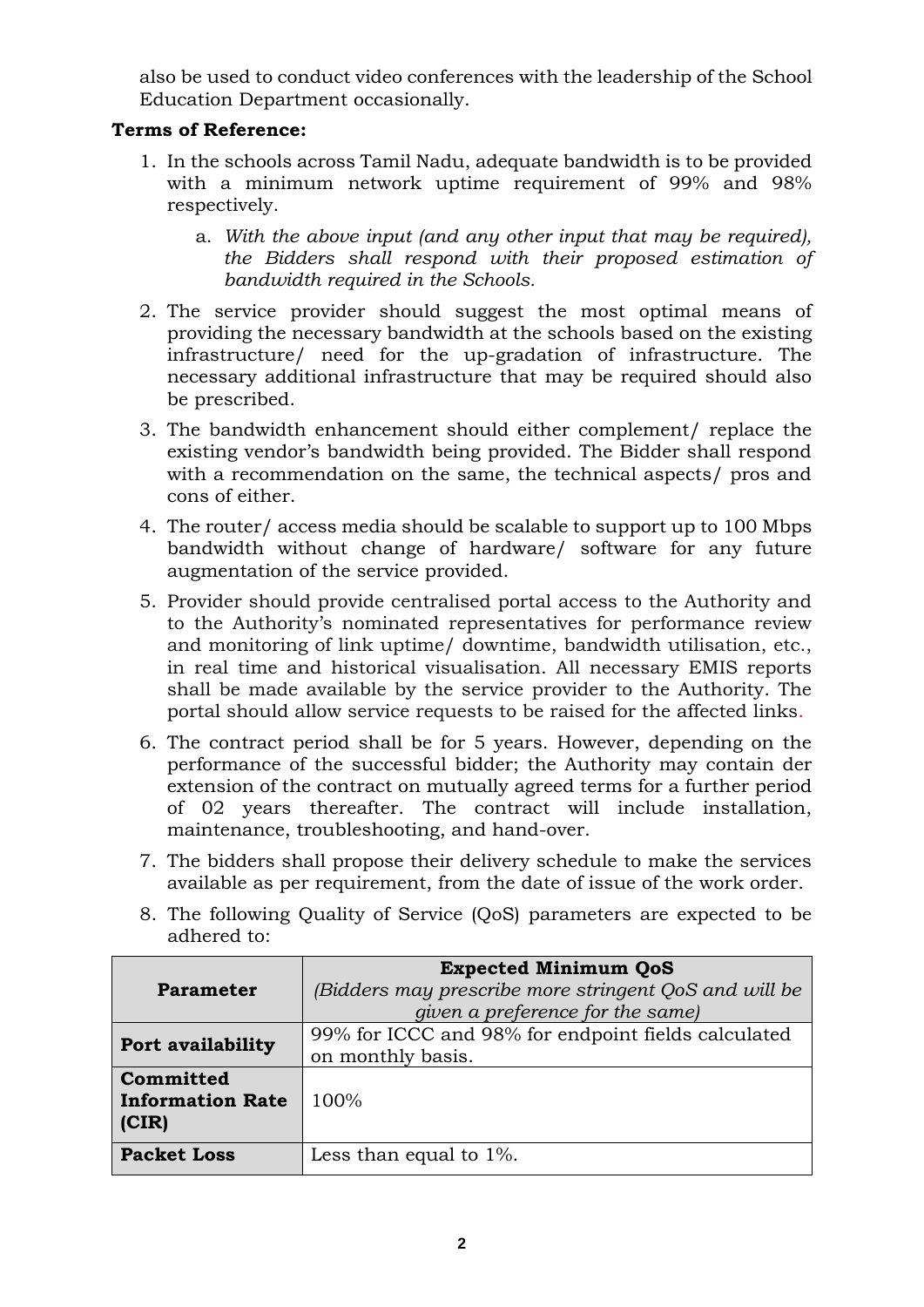| Round trip                                            | Round trip latency to the various locations across the                                                                                                                                                                                                                                                                                                                                                                                                                                                                                                                  |
|-------------------------------------------------------|-------------------------------------------------------------------------------------------------------------------------------------------------------------------------------------------------------------------------------------------------------------------------------------------------------------------------------------------------------------------------------------------------------------------------------------------------------------------------------------------------------------------------------------------------------------------------|
| latency across                                        | globe viz. New York, San Jose, London, and Singapore                                                                                                                                                                                                                                                                                                                                                                                                                                                                                                                    |
| the globe                                             | shall be < milliseconds.                                                                                                                                                                                                                                                                                                                                                                                                                                                                                                                                                |
| Round trip                                            | It should be <150 milliseconds. The round-trip latency                                                                                                                                                                                                                                                                                                                                                                                                                                                                                                                  |
| latency within                                        | will be measured online by the tool provided by the                                                                                                                                                                                                                                                                                                                                                                                                                                                                                                                     |
| India                                                 | service provider.                                                                                                                                                                                                                                                                                                                                                                                                                                                                                                                                                       |
| <b>Average packet</b><br>loss on the<br>internet link | It should be less than equal to 1%.<br>It shall be measured by computing the per cent packet<br>loss of 1000 pings (with acknowledgement for each<br>previous packet received) of 64 bytes each. This<br>confirmed packet loss is the measurement of packet<br>loss from department gateway router in ICCC to the<br>router of Internet backbone Tier 1<br>ISP<br>in<br>USA/Europe/Asia-Pac and for measurement of packet<br>loss to locations inside India – from Department<br>gateway router in ICCC Data Center to the router of<br>ISP's backbone router in India. |

- 9. On **network interruptions**, complaints shall be logged by the Authority (or any individual associated with the Authority) as per the mutually agreed call registration process. The downtime shall start immediately expiry of the maximum permitted initial response time, which shall need to be proposed by the bidders at Major locations and other locations. Please fill Annexure 1b for this.
- 10. **Planned Downtime:** There shall be a provision for planned maintenance activity in the service providers' network for which the service provider shall inform the department at least 5 working days in advance. The maximum window for such maintenance shall not exceed 8 hours in six months with a single block not exceeding 4 hours at a stretch. The downtime period taken for the planned maintenance activity shall be made available only during off-peak hours and as advised by the advised the department. The downtime period taken for planned maintenance activity shall not be reckoned for calculating the Uptime availability of the services.

The Authority hereby invites Expression of Interest (EOI) for providing internet services to government schools with the above-mentioned terms of reference. Interested parties are required to submit a detailed proposal in the template in Annexure 1.

### *To clarify the initial doubts of the Bidders, a pre-EoI discussion meeting will be held on 6-July-2022 at 11 AM. All bidders are invited to send in their queries by 4-July-2022 (11 AM) and the same shall be responded to. The meeting will be held online and offline. The online meeting link will be made available online on 05/07/2022 by 5 PM.*

Based on the submission of EOI, the firms shall be shortlisted and invited to submit their proposals. The Authority may, if required, limit the call for responses to the Request for Proposal only to shortlisted firms, based on their technical ability demonstrated. The Authority may also choose to empanel multiple vendors to provide services in different districts/ blocks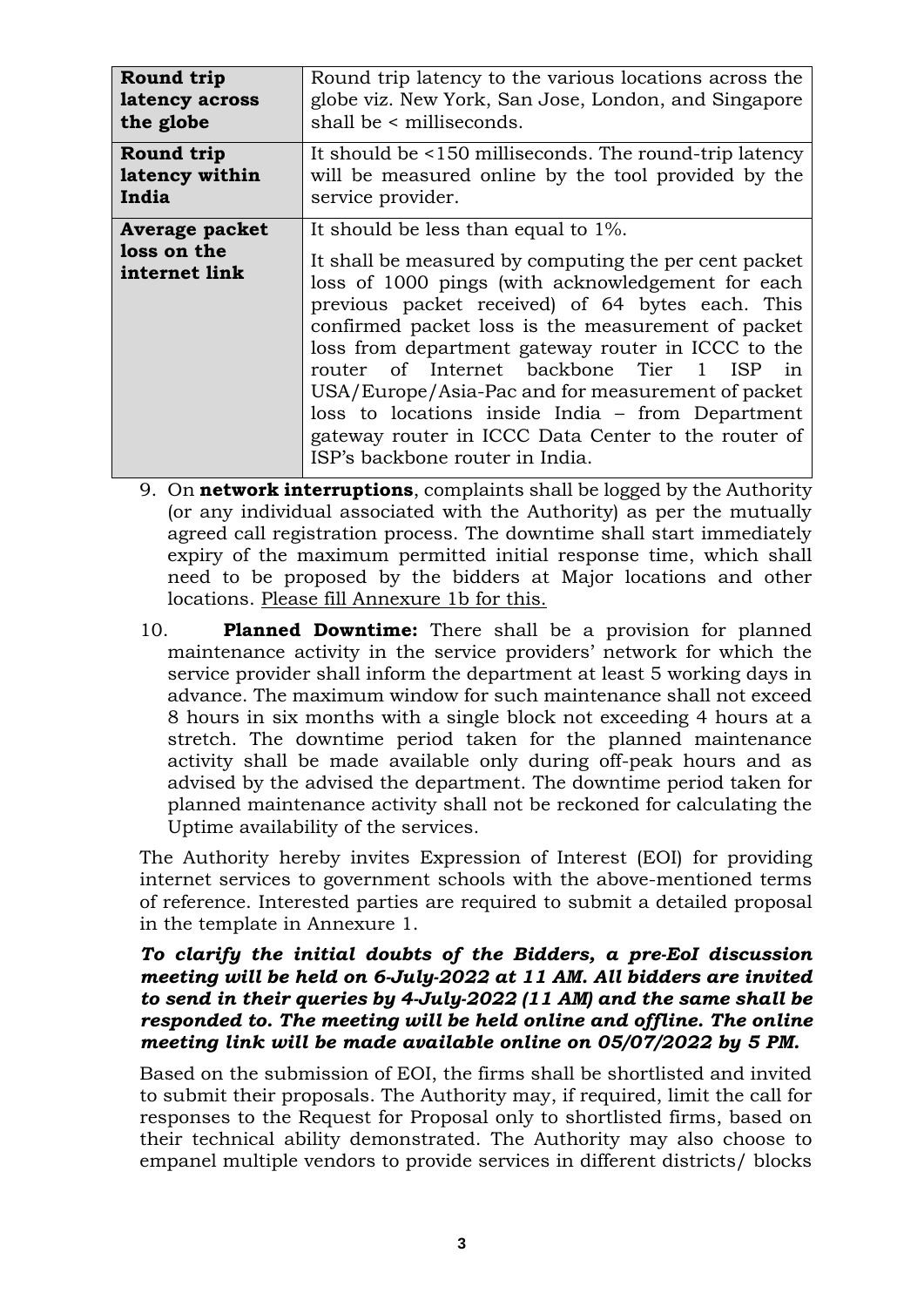based on their existing network availability and strength of existing deployment.

In case of any clarifications/ doubts/ gaps in the response submitted, the Authority reserves the right to seek additional clarifications from the bidders/ call them for discussions.

The EoIs must be submitted through sealed envelopes addressed to:

State Project Director,

Samagra Shiksha Office,

DPI Campus, College Road,

Nungambakkam, Chennai,

Tamil Nadu – 600 006.

**on or before 27- July-2022 and before 2:00 PM.**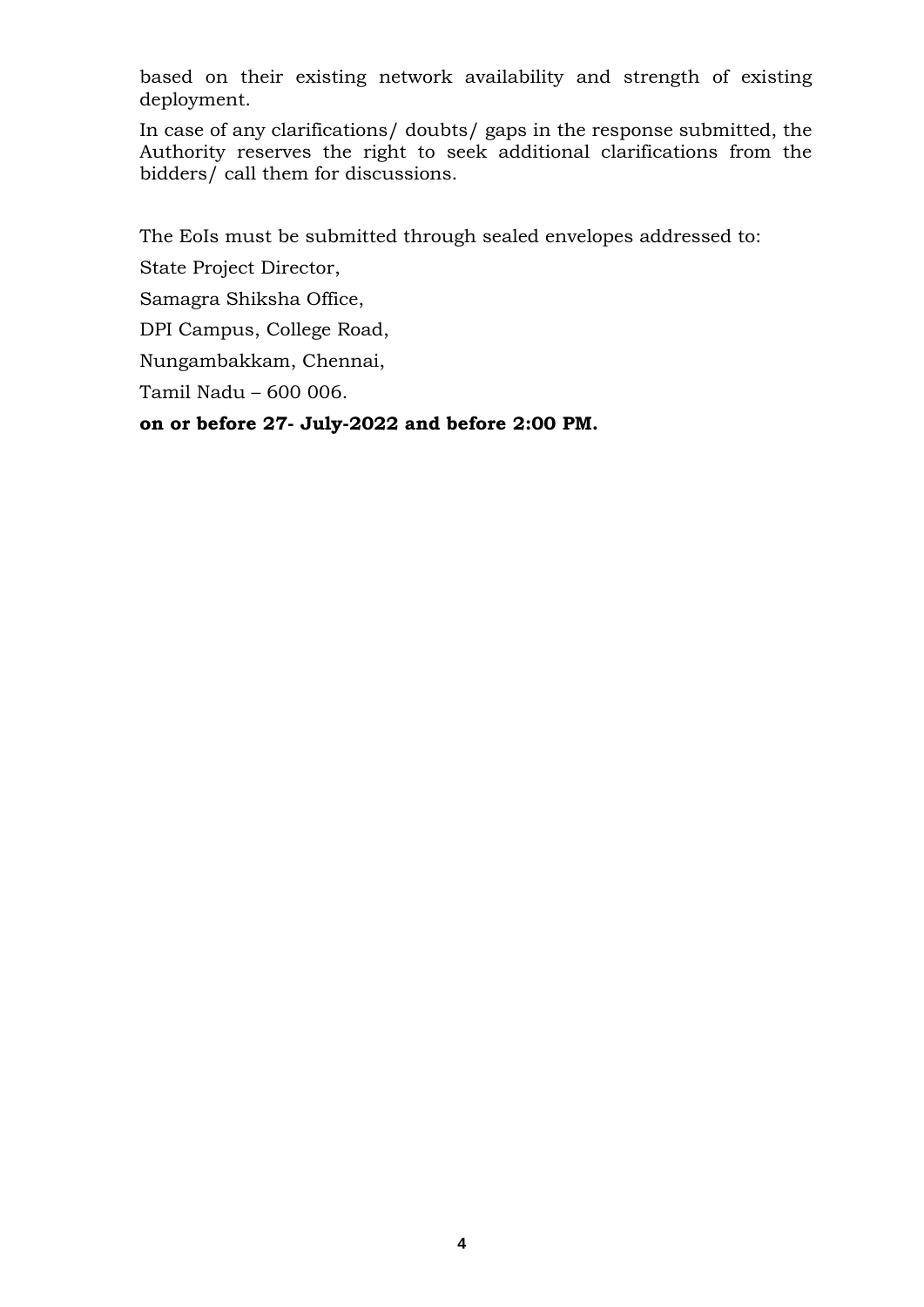# **Annexure 1a: Format for submission of the response to Expression of Interest**

| <b>S1.</b><br>No. | <b>Parameter</b>                                                                                                                                                                                      |                                          | <b>Response</b>                                                                                                        |                          |
|-------------------|-------------------------------------------------------------------------------------------------------------------------------------------------------------------------------------------------------|------------------------------------------|------------------------------------------------------------------------------------------------------------------------|--------------------------|
| $\mathbf{1}$      | Name of Bidder                                                                                                                                                                                        |                                          |                                                                                                                        |                          |
| $\overline{2}$    | Address of Bidder                                                                                                                                                                                     |                                          |                                                                                                                        |                          |
| 3                 | Bidder should be a<br><b>Telecom Service</b><br>Provider (TSPs) /<br><b>Internet Service</b><br>Provider (ISP - Class A)                                                                              | 1) Telecom Service Provider              | Choose one option and submit relevant proof:<br>2) Internet Service Provider (Class A)                                 |                          |
| 4                 | Key business verticals<br>of the Bidder                                                                                                                                                               | $\overline{\phantom{a}}$                 |                                                                                                                        |                          |
| 5                 | Audited revenues and<br>profit after tax of the<br>Bidder (Rs. in crore).                                                                                                                             | Year<br>FY 20-21<br>FY 19-20<br>FY 18-19 | <b>Revenue</b><br>(Rs. in crore)                                                                                       | Profit<br>(Rs. in crore) |
| 6                 | No. of States in which<br>the service provider is<br>providing internet<br>services to government<br>departments through a<br>centralised contract<br>at the State level.<br>(Do not include details) |                                          |                                                                                                                        |                          |
|                   | of connections<br>obtained at the local<br>level by each school/<br>office)                                                                                                                           |                                          |                                                                                                                        |                          |
| $\overline{7}$    | The existing<br>infrastructure of the<br>Bidder in each of the<br>districts in Tamil Nadu<br>to be able to provide<br>internet services.                                                              |                                          | (Please respond as per the template in Annexure 3).                                                                    |                          |
| 8                 | The detailed<br>schematics of the<br>proposed architecture<br>for providing internet<br>services.                                                                                                     | Annexure number in this cell.            | If additional space is required to demonstrate solutions<br>district wise, please use additional pages and provide the |                          |
| 9                 | The proposed timelines<br>and delivery schedule                                                                                                                                                       |                                          |                                                                                                                        |                          |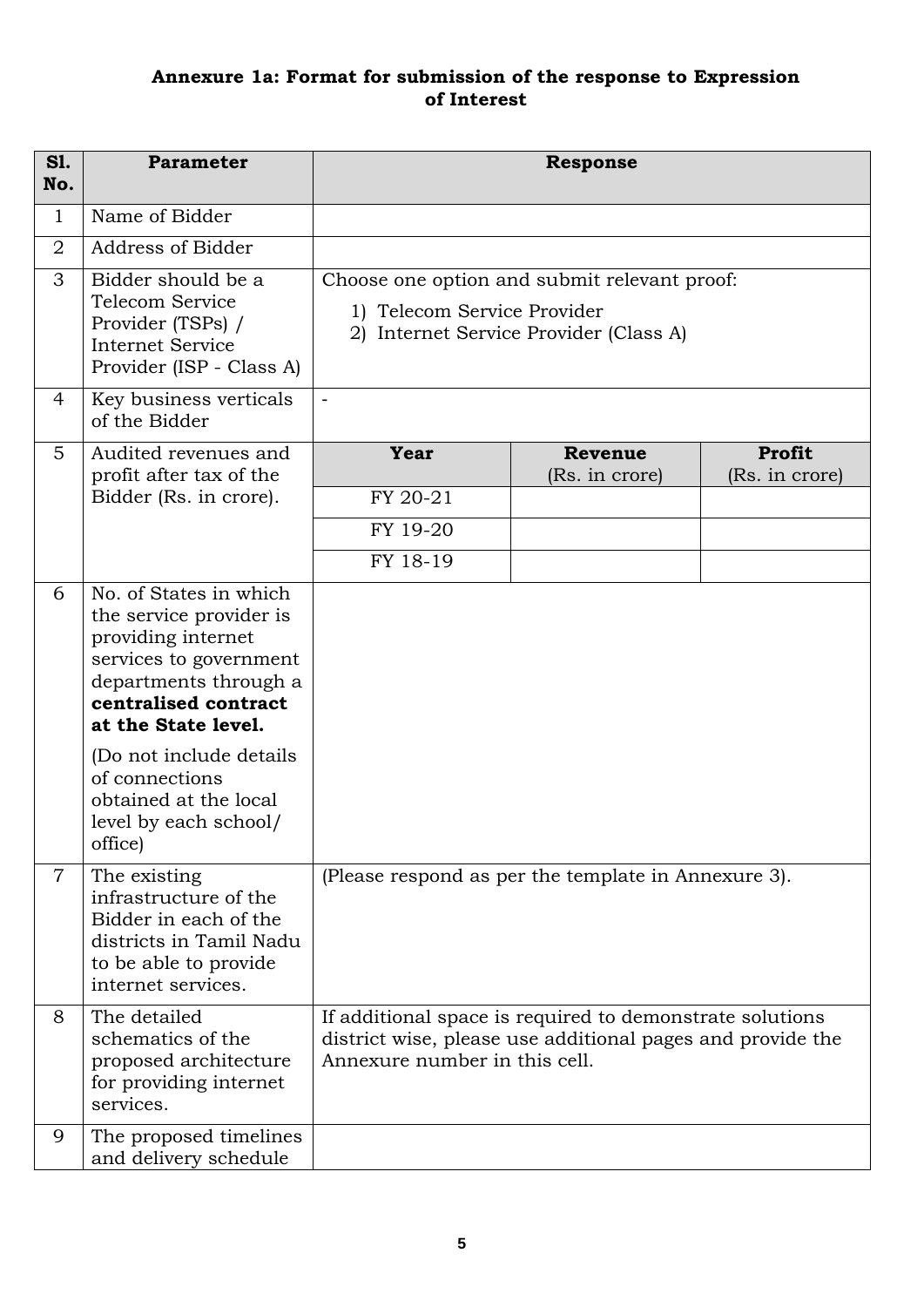| <b>S1.</b><br>No. | <b>Parameter</b>                                                                                                                                            | <b>Response</b>                                                                                                         |          |
|-------------------|-------------------------------------------------------------------------------------------------------------------------------------------------------------|-------------------------------------------------------------------------------------------------------------------------|----------|
|                   | from the date of issue<br>of Work Order $(T_0)$ .                                                                                                           |                                                                                                                         |          |
| 10                | The technical<br>specifications of the<br>proposed architecture<br>include the equipment<br>required and other<br>digital infrastructural<br>prerequisites. |                                                                                                                         |          |
| 11                | The list of queries that<br>require clarification<br>and response from<br>Samagra Shiksha<br>(along with a tentative<br>response)                           |                                                                                                                         |          |
| 12                | Single point of contact<br>of the bidder                                                                                                                    | <b>Name</b>                                                                                                             |          |
|                   |                                                                                                                                                             | Designation                                                                                                             |          |
|                   |                                                                                                                                                             | E-mail                                                                                                                  |          |
|                   |                                                                                                                                                             | <b>Phone Number / Mobile Number</b>                                                                                     |          |
|                   |                                                                                                                                                             | Whether the individual can be<br>contacted to provide inputs to<br>the Authority on technical and<br>commercial matters | Yes / No |
| 13                | Profile of Project<br>Manager proposed to<br>head this project<br>(provide a detailed CV<br>as per Annexure 2)                                              | Provide a 50-word summary here:                                                                                         |          |
| 14                | Project exclusions<br>(please clearly specify)<br>the components of<br>work that are not<br>proposed to be<br>included)                                     |                                                                                                                         |          |
| 15                | SLAs proposed for<br>handling complaints/<br>system faults/ down-<br>time/ planned down<br>time, etc.                                                       |                                                                                                                         |          |
| 16                | Proposed team<br>deployment across the<br>state that can be<br>mobilised if required<br>(provide district wise                                              | Response to be provided in Annexure 3.                                                                                  |          |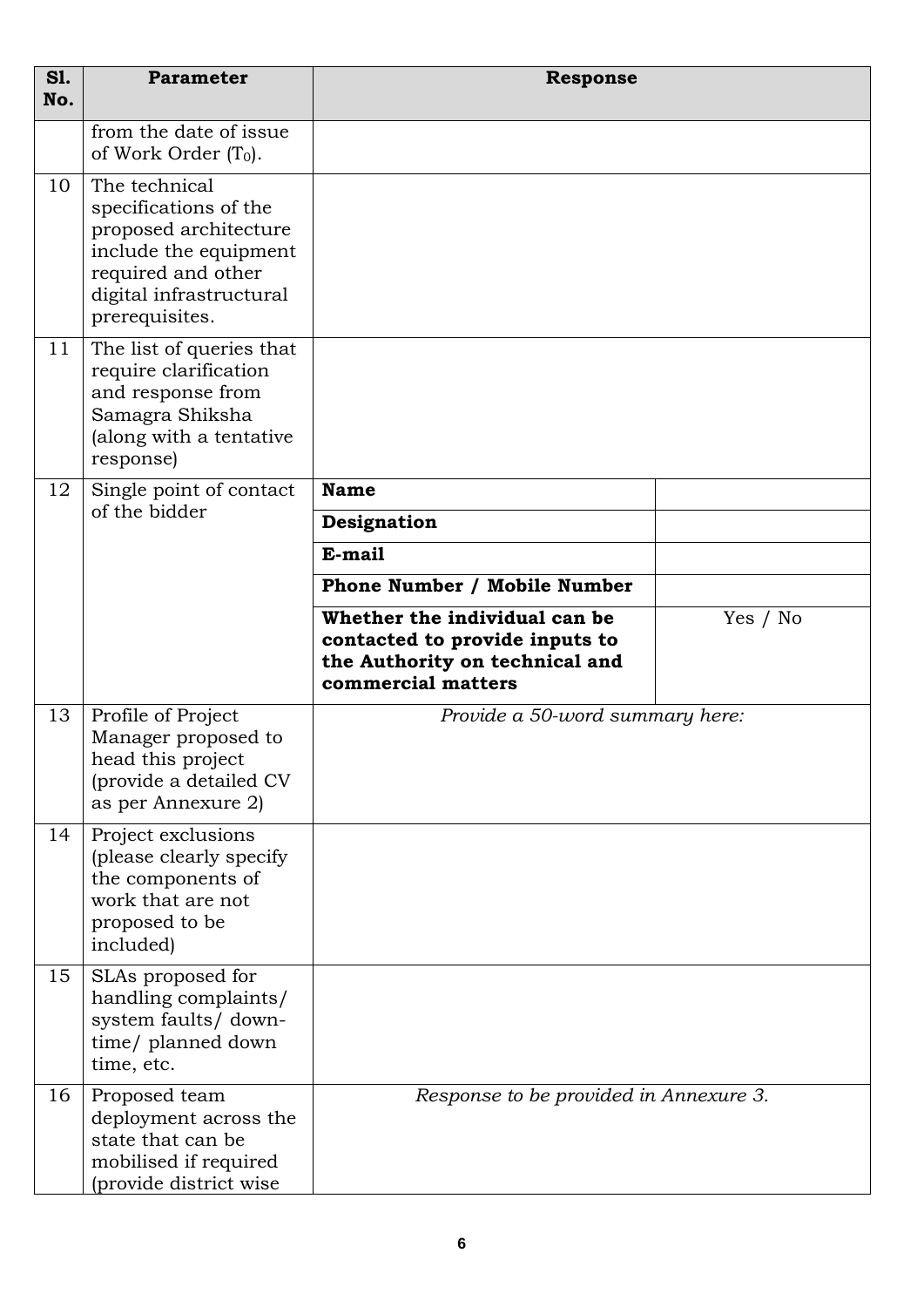| S1.<br>No. | <b>Parameter</b>                                                                     | <b>Response</b>                        |
|------------|--------------------------------------------------------------------------------------|----------------------------------------|
|            | details). Response to<br>be provided in<br>Annexure 3 (last<br>column)               |                                        |
| 17         | Internet Feasibility<br>Survey across the<br>locations provided by<br>the department | Response to be provided in Annexure 5. |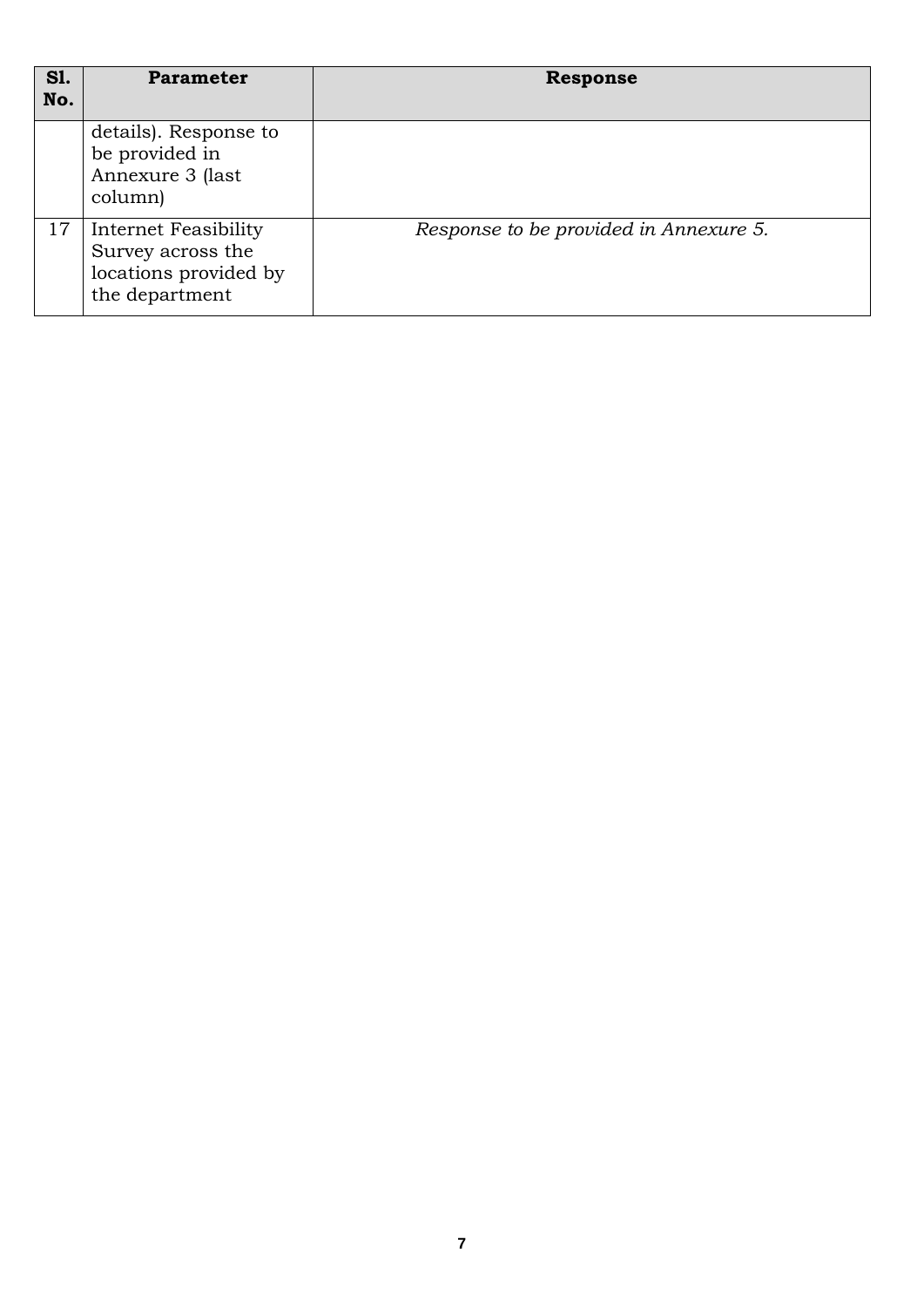#### **Sl. No. Type of Link The maximum permitted initial response time The maximum permitted restoration time** 1 Major Locations 2 Other School Locations

# **Annexure 1b: Table for providing a response to clause 9**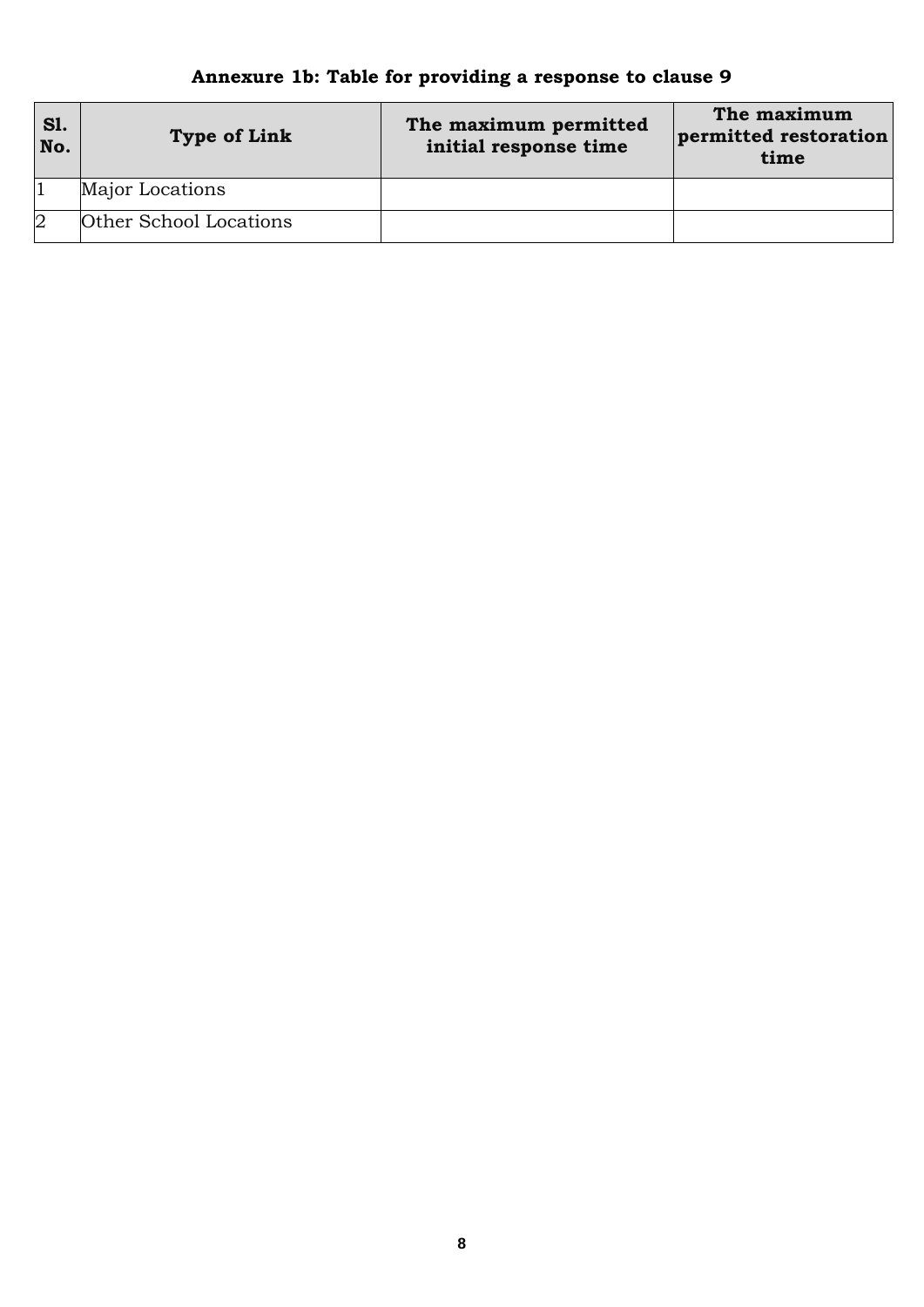| 1.   | Proposed position                                                                                                |                                                                                                                                                                                                                                                                                                                                                                                                                             |                            |  |                    |                        |
|------|------------------------------------------------------------------------------------------------------------------|-----------------------------------------------------------------------------------------------------------------------------------------------------------------------------------------------------------------------------------------------------------------------------------------------------------------------------------------------------------------------------------------------------------------------------|----------------------------|--|--------------------|------------------------|
| 2.   | Name of staff                                                                                                    |                                                                                                                                                                                                                                                                                                                                                                                                                             | [First] [Middle] [Surname] |  |                    |                        |
| 3.   | Date of birth                                                                                                    |                                                                                                                                                                                                                                                                                                                                                                                                                             |                            |  |                    |                        |
| 4.   | Profile Brief (in 50-75 words)                                                                                   |                                                                                                                                                                                                                                                                                                                                                                                                                             |                            |  |                    |                        |
| 5.   | Nationality                                                                                                      |                                                                                                                                                                                                                                                                                                                                                                                                                             |                            |  |                    |                        |
| 6.   | <b>Educational Qualifications</b>                                                                                |                                                                                                                                                                                                                                                                                                                                                                                                                             |                            |  |                    |                        |
| 7.   | Membership in Professional<br>Organizations & Publications                                                       |                                                                                                                                                                                                                                                                                                                                                                                                                             |                            |  |                    |                        |
| 8.   | Countries of Work Experience                                                                                     |                                                                                                                                                                                                                                                                                                                                                                                                                             |                            |  |                    |                        |
|      |                                                                                                                  | Proficiency (Good/Fair/Poor)                                                                                                                                                                                                                                                                                                                                                                                                |                            |  |                    |                        |
|      |                                                                                                                  | Language                                                                                                                                                                                                                                                                                                                                                                                                                    | <b>Speaking</b>            |  |                    | <b>Reading Writing</b> |
| 9.   | Languages                                                                                                        | English                                                                                                                                                                                                                                                                                                                                                                                                                     |                            |  |                    |                        |
|      |                                                                                                                  | Tamil                                                                                                                                                                                                                                                                                                                                                                                                                       |                            |  |                    |                        |
|      |                                                                                                                  |                                                                                                                                                                                                                                                                                                                                                                                                                             |                            |  |                    |                        |
|      |                                                                                                                  | Name of the<br>Organization                                                                                                                                                                                                                                                                                                                                                                                                 | <b>Position held</b>       |  |                    | <b>Duration</b>        |
|      | Employment                                                                                                       |                                                                                                                                                                                                                                                                                                                                                                                                                             |                            |  | YYYY to<br>present |                        |
| 10.  | Record                                                                                                           |                                                                                                                                                                                                                                                                                                                                                                                                                             |                            |  |                    |                        |
|      |                                                                                                                  |                                                                                                                                                                                                                                                                                                                                                                                                                             |                            |  |                    |                        |
| 11.1 | Previous Relevant<br>work experience<br>that best<br>illustrates<br>capability to<br>handle the task<br>assigned | Among the assignments in which the staff has<br>been involved, indicate the following information<br>for those assignments that best illustrate staff<br>capability to handle the tasks assigned<br>Project No. 1<br>Name of assignment or<br>project:<br>Project start and end<br>date:<br>Location:<br>Client:<br>Designation of the project:<br>Project Cost:<br>Main project features:<br>Role of Staff on the project: |                            |  |                    |                        |
|      |                                                                                                                  | Project No. 2<br>Name of assignment or<br>project:<br>Project start and end                                                                                                                                                                                                                                                                                                                                                 |                            |  |                    |                        |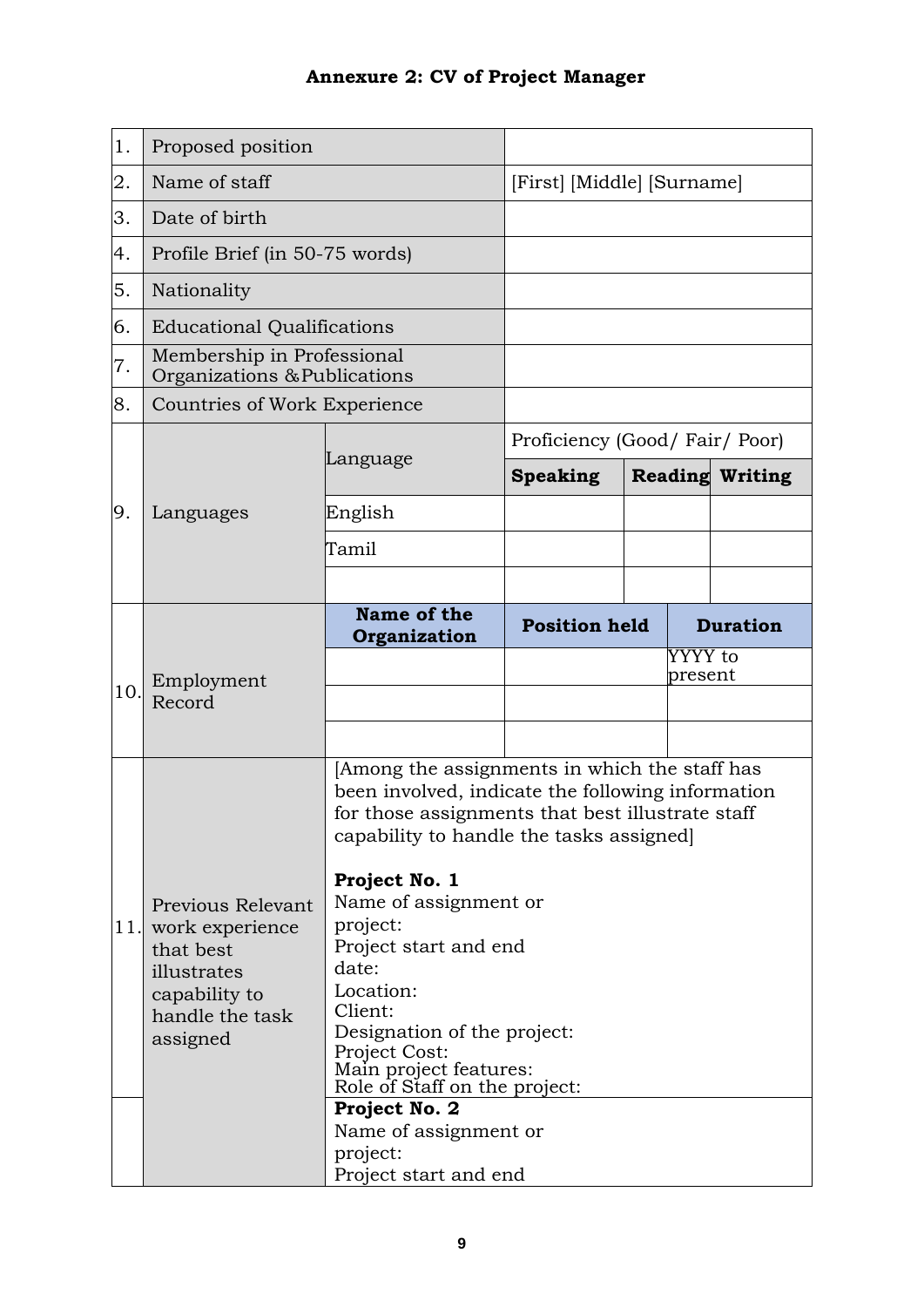|     |                                       | date:                                                                     |
|-----|---------------------------------------|---------------------------------------------------------------------------|
|     |                                       | Location:                                                                 |
|     |                                       | Client:                                                                   |
|     |                                       | Designation of the project:                                               |
|     |                                       | Project Cost:                                                             |
|     |                                       | Main project features:                                                    |
|     |                                       | Role of Staff on the project:                                             |
|     |                                       | Project No. 3                                                             |
|     |                                       | Name of assignment or                                                     |
|     |                                       | project:                                                                  |
|     |                                       | Project start and end                                                     |
|     |                                       | date:                                                                     |
|     |                                       | Location:                                                                 |
|     |                                       | Client:                                                                   |
|     |                                       | Designation of the project:                                               |
|     |                                       | Project Cost:                                                             |
|     |                                       | Main project features:                                                    |
|     |                                       | Role of Staff on the project:                                             |
|     |                                       | Project No. 4                                                             |
|     |                                       | Name of assignment or                                                     |
|     |                                       | project:                                                                  |
|     |                                       | Project start and end                                                     |
|     |                                       | date:                                                                     |
|     |                                       | Location:                                                                 |
|     |                                       | Client:                                                                   |
|     |                                       | Designation of the project:                                               |
|     |                                       | Project Cost:                                                             |
|     |                                       | Main project features:                                                    |
|     |                                       | Role of Staff on the project:                                             |
|     |                                       | I hereby certify that all the information provided in this CV is true and |
| 12. |                                       | correct to the best of my knowledge and belief. I also give consent to    |
|     | my CV being included in this project. |                                                                           |
|     | Signature of candidate                |                                                                           |
|     |                                       |                                                                           |
| 13. |                                       |                                                                           |
|     | Date:                                 |                                                                           |
|     | Place:                                |                                                                           |
|     |                                       |                                                                           |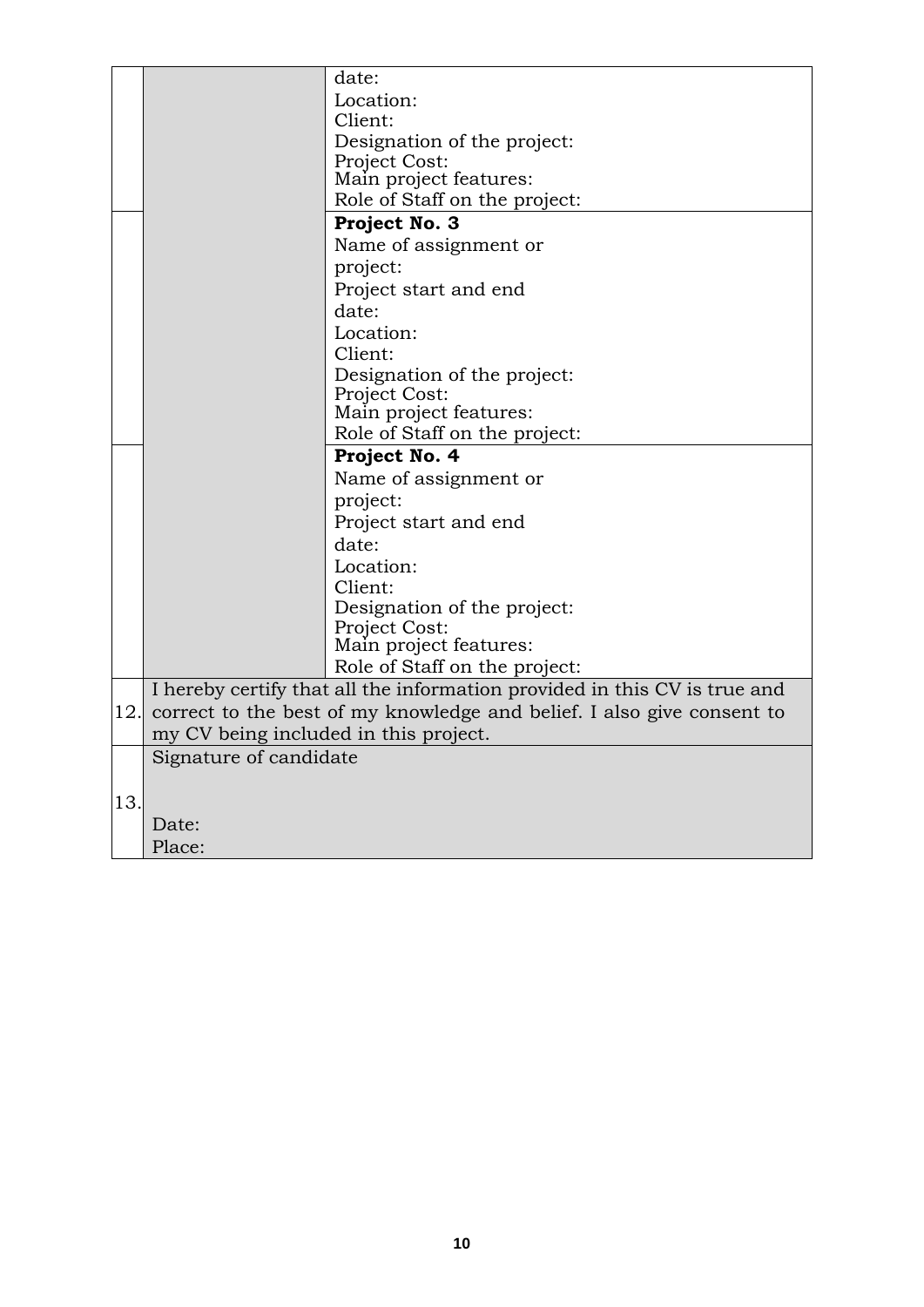# **Annexure 3: Existing infrastructure available in Districts**

*(Vendors providing Information about a minimum of 30 Districts across the state will alone be considered for d for the next level of evaluation)*

| <b>S1.</b><br>No. | <b>District</b> | <b>Existing</b><br>Infrastructure | <b>Access</b><br>Points/<br>Minimum<br>assured<br>bandwidth<br>available | No of<br>users<br>already<br>in the<br>network | <b>Average</b><br>bandwidth<br>load from<br>9:00 AM<br>to 5:00<br><b>PM</b> | <b>Average</b><br>Peak<br><b>Bandwidth</b><br>Load and<br>its time<br>duration | Proposed<br><b>Team</b><br>Deployment<br>(Qn. No. 16) |
|-------------------|-----------------|-----------------------------------|--------------------------------------------------------------------------|------------------------------------------------|-----------------------------------------------------------------------------|--------------------------------------------------------------------------------|-------------------------------------------------------|
| 1                 |                 |                                   |                                                                          |                                                |                                                                             |                                                                                |                                                       |
| $\overline{2}$    |                 |                                   |                                                                          |                                                |                                                                             |                                                                                |                                                       |
| 3                 |                 |                                   |                                                                          |                                                |                                                                             |                                                                                |                                                       |
| $\overline{4}$    |                 |                                   |                                                                          |                                                |                                                                             |                                                                                |                                                       |
| 5                 |                 |                                   |                                                                          |                                                |                                                                             |                                                                                |                                                       |
| 6                 |                 |                                   |                                                                          |                                                |                                                                             |                                                                                |                                                       |
| 7                 |                 |                                   |                                                                          |                                                |                                                                             |                                                                                |                                                       |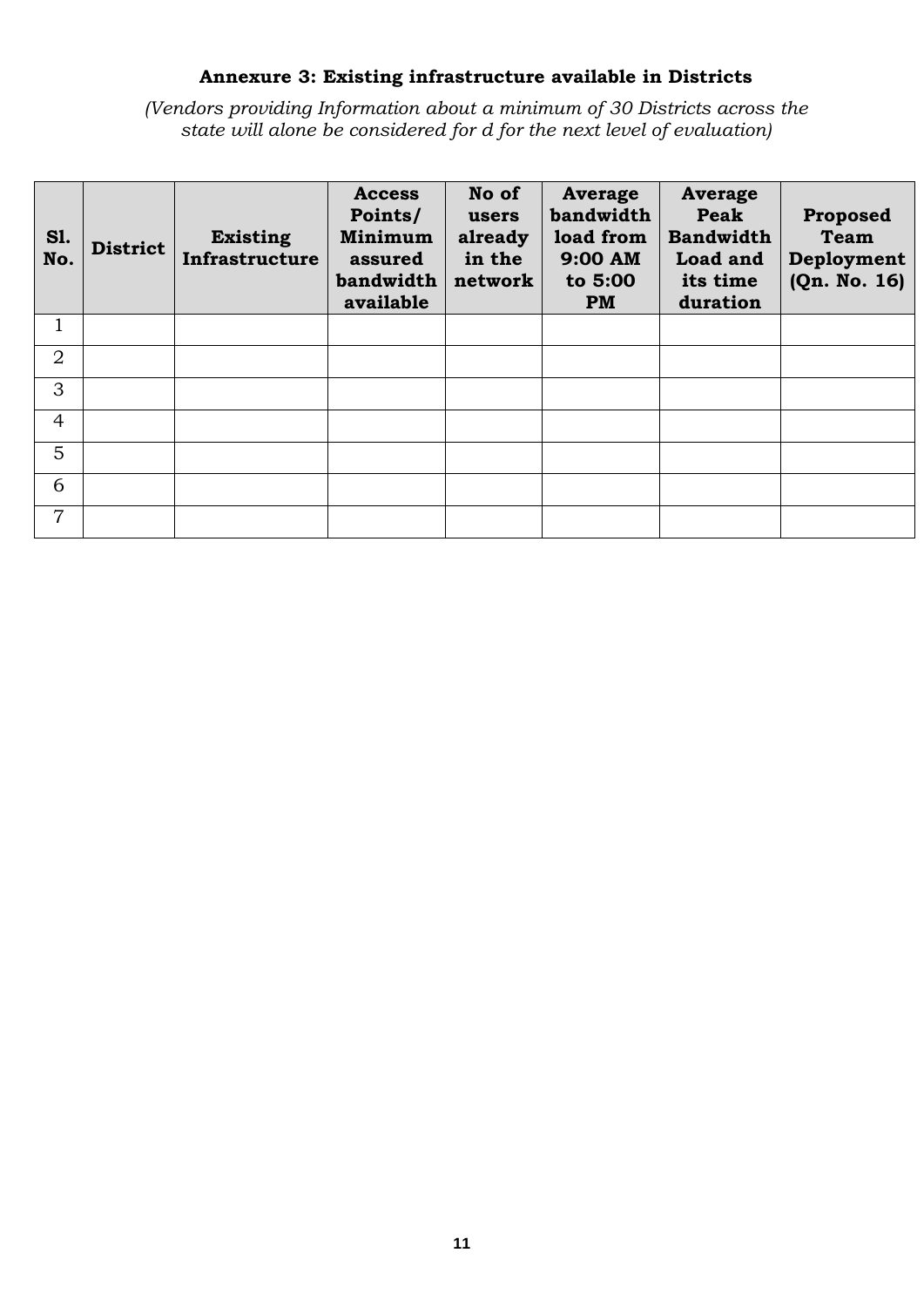# **Annexure 4: Indicative components of pricing**

(*The financial bid template in the RfP will be designed using these formats)*

*Bidders are not required to specify ANY financial quotes/ rates in this template. Only the components of payment are required to be included.*

| <b>S1.</b><br>No. | Component | <b>Whether</b><br>One-<br>Time or<br>Recurring | If Recurring,<br>frequency | Any other points<br>to be brought to<br>the notice of the<br><b>Authority</b> |
|-------------------|-----------|------------------------------------------------|----------------------------|-------------------------------------------------------------------------------|
| $\mathbf{1}$      |           |                                                |                            |                                                                               |
| $\overline{2}$    |           |                                                |                            |                                                                               |
| 3                 |           |                                                |                            |                                                                               |
| $\overline{4}$    |           |                                                |                            |                                                                               |
| 5                 |           |                                                |                            |                                                                               |
| 6                 |           |                                                |                            |                                                                               |
| $\overline{7}$    |           |                                                |                            |                                                                               |
| 8                 |           |                                                |                            |                                                                               |
| 9                 |           |                                                |                            |                                                                               |
| 10                |           |                                                |                            |                                                                               |
| 11                |           |                                                |                            |                                                                               |
| 12                |           |                                                |                            |                                                                               |
| 13                |           |                                                |                            |                                                                               |
| 14                |           |                                                |                            |                                                                               |

*(Please add as many rows as required.)*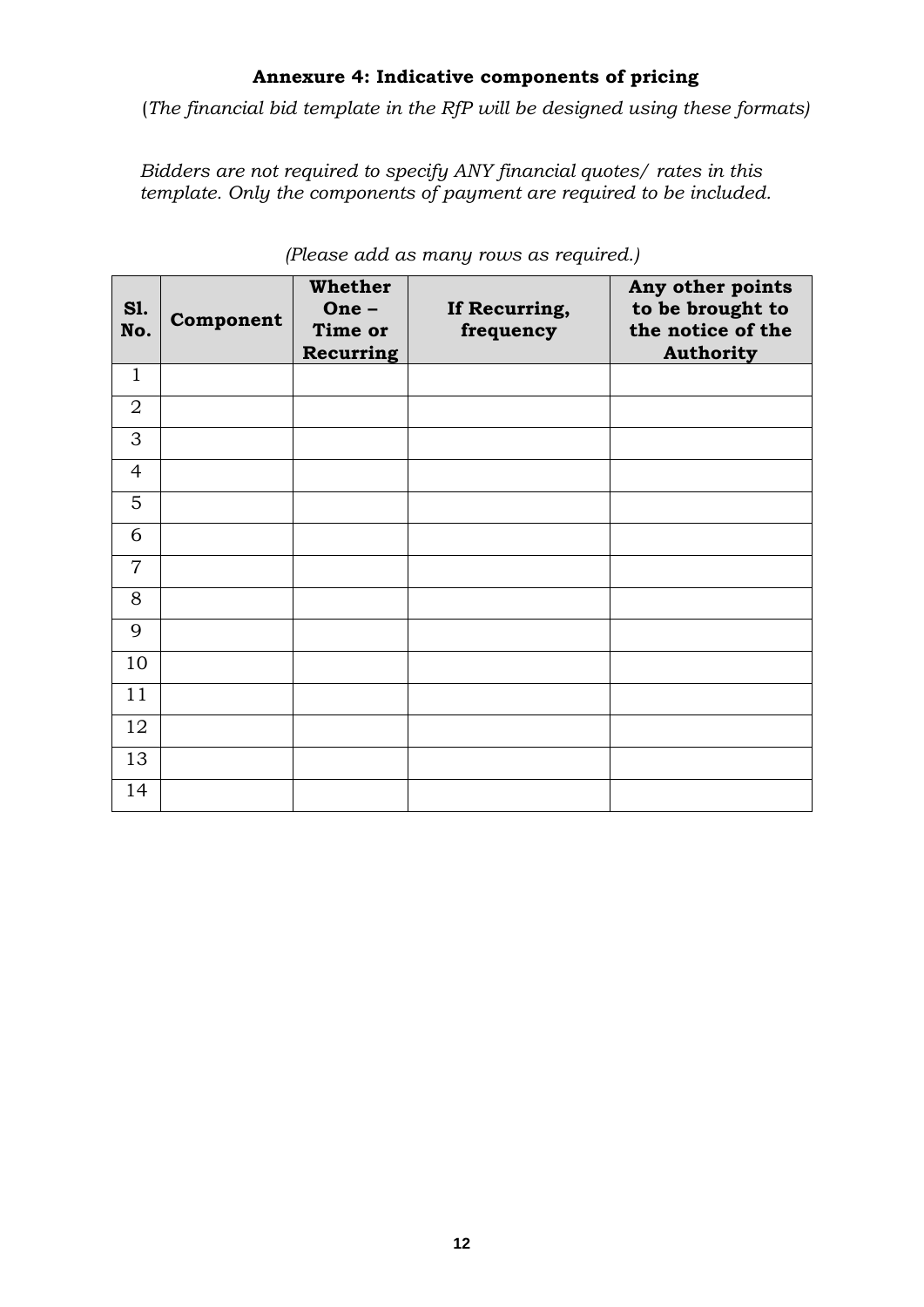#### **Annexure 5: Internet Feasibility Survey across the locations provided by the department**

**Table for providing a response to clause 17**

| <b>S1.</b>     | <b>District</b>   | <b>Block name</b> | <b>UDISE_code</b> | <b>Latitude</b><br>$\mathbf{a}$<br><b>longitude</b> | <b>Suggest</b><br>ed<br><b>Connec</b><br>tion<br>Type <sup>1</sup> | <b>Maximum</b><br><b>Bandwidth</b><br>for $24x7$<br>(Mbps) | <b>Average</b><br><b>Bandwidth</b><br>for $24x7$<br>(Mbps) | <b>Availability</b><br>of service<br>(%) | Avg.<br><b>Packet</b><br><b>Loss</b><br>(%) |
|----------------|-------------------|-------------------|-------------------|-----------------------------------------------------|--------------------------------------------------------------------|------------------------------------------------------------|------------------------------------------------------------|------------------------------------------|---------------------------------------------|
|                | <b>ARIYALUR</b>   | Andimadam         | 33160800102       |                                                     |                                                                    |                                                            |                                                            |                                          |                                             |
| $\overline{2}$ | <b>ARIYALUR</b>   | Ariyalur          | 33160700103       |                                                     |                                                                    |                                                            |                                                            |                                          |                                             |
| 3              | <b>ARIYALUR</b>   | Jayankondam       | 33160900104       |                                                     |                                                                    |                                                            |                                                            |                                          |                                             |
| 4              | <b>ARIYALUR</b>   | Sendurai          | 33160500104       |                                                     |                                                                    |                                                            |                                                            |                                          |                                             |
| 5              | <b>ARIYALUR</b>   | T.Palur           | 33160100206       |                                                     |                                                                    |                                                            |                                                            |                                          |                                             |
| 6              | <b>ARIYALUR</b>   | Thiurmanur        | 33161000202       |                                                     |                                                                    |                                                            |                                                            |                                          |                                             |
| $\overline{7}$ | <b>CHENNAI</b>    | Adyar             | 33020900209       |                                                     |                                                                    |                                                            |                                                            |                                          |                                             |
| 8              | <b>CHENNAI</b>    | Egmore            | 33020700907       |                                                     |                                                                    |                                                            |                                                            |                                          |                                             |
| 9              | <b>CHENNAI</b>    | George town       | 33020100208       |                                                     |                                                                    |                                                            |                                                            |                                          |                                             |
| 10             | <b>CHENNAI</b>    | Mylapore          | 33021000101       |                                                     |                                                                    |                                                            |                                                            |                                          |                                             |
| 11             | <b>CHENNAI</b>    | Perambur          | 33020400301       |                                                     |                                                                    |                                                            |                                                            |                                          |                                             |
| 12             | <b>CHENNAI</b>    | Periamedu         | 33020300311       |                                                     |                                                                    |                                                            |                                                            |                                          |                                             |
| 13             | <b>CHENNAI</b>    | Purasaiwalkkam    | 33020500733       |                                                     |                                                                    |                                                            |                                                            |                                          |                                             |
| 14             | <b>CHENNAI</b>    | Royapuram         | 33020201104       |                                                     |                                                                    |                                                            |                                                            |                                          |                                             |
| 15             | <b>CHENNAI</b>    | T.Nagar           | 33020800102       |                                                     |                                                                    |                                                            |                                                            |                                          |                                             |
| 16             | <b>CHENNAI</b>    | Triplicane        | 33020600205       |                                                     |                                                                    |                                                            |                                                            |                                          |                                             |
| 17             | COIMBATORE        | Anaimalai         | 33120700603       |                                                     |                                                                    |                                                            |                                                            |                                          |                                             |
| 18             | COIMBATORE        | Annur             | 33121500107       |                                                     |                                                                    |                                                            |                                                            |                                          |                                             |
| 19             | <b>COIMBATORE</b> | Coimbatore city   | 33120103004       |                                                     |                                                                    |                                                            |                                                            |                                          |                                             |

<sup>&</sup>lt;sup>1</sup> Choose from the following categories or specify your own: 1 -1 ILL by Fiber-optic Connection/ 1 -1 ILL by RF Connection/ Broad Band through Fiber-optic connection/ Broad Band through Mobile connection/ others – please specify.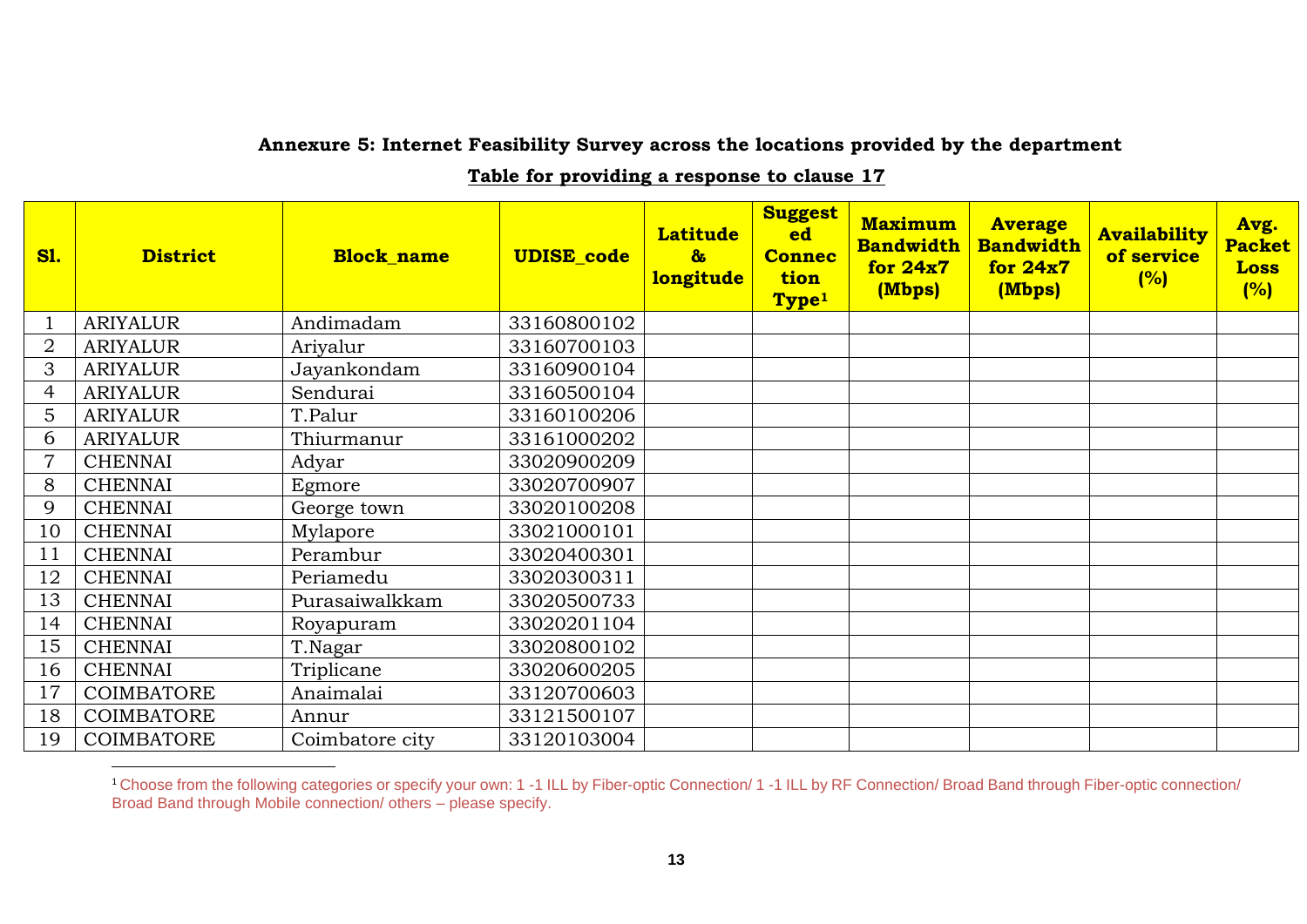| <b>S1.</b> | <b>District</b>   | <b>Block name</b>        | <b>UDISE</b> code | <b>Latitude</b><br>$\mathbf{a}$<br>longitude | <b>Suggest</b><br>ed<br><b>Connec</b><br>tion<br>Type <sup>1</sup> | <b>Maximum</b><br><b>Bandwidth</b><br>for 24x7<br>(Mbps) | <b>Average</b><br><b>Bandwidth</b><br>for 24x7<br>(Mbps) | <b>Availability</b><br>of service<br>(%) | Avg.<br><b>Packet</b><br><b>Loss</b><br>(%) |
|------------|-------------------|--------------------------|-------------------|----------------------------------------------|--------------------------------------------------------------------|----------------------------------------------------------|----------------------------------------------------------|------------------------------------------|---------------------------------------------|
| 20         | <b>COIMBATORE</b> | Karamadai                | 33121700111       |                                              |                                                                    |                                                          |                                                          |                                          |                                             |
| 21         | <b>COIMBATORE</b> | Kinathukkadavu           | 33120900103       |                                              |                                                                    |                                                          |                                                          |                                          |                                             |
| 22         | <b>COIMBATORE</b> | Madukkarai               | 33120200104       |                                              |                                                                    |                                                          |                                                          |                                          |                                             |
| 23         | <b>COIMBATORE</b> | Periyanaickan<br>Palayam | 33120300104       |                                              |                                                                    |                                                          |                                                          |                                          |                                             |
| 24         | <b>COIMBATORE</b> | Perur                    | 33120400115       |                                              |                                                                    |                                                          |                                                          |                                          |                                             |
| 25         | <b>COIMBATORE</b> | Pollachi north           | 33121101004       |                                              |                                                                    |                                                          |                                                          |                                          |                                             |
| 26         | <b>COIMBATORE</b> | Pollachi south           | 33121200502       |                                              |                                                                    |                                                          |                                                          |                                          |                                             |
| 27         | <b>COIMBATORE</b> | Sarkar Samakkulam        | 33120500423       |                                              |                                                                    |                                                          |                                                          |                                          |                                             |
| 28         | <b>COIMBATORE</b> | Sulthanpet               | 33122000203       |                                              |                                                                    |                                                          |                                                          |                                          |                                             |
| 29         | <b>COIMBATORE</b> | Sulur                    | 33122100103       |                                              |                                                                    |                                                          |                                                          |                                          |                                             |
| 30         | <b>COIMBATORE</b> | Thondamuthur             | 33120600108       |                                              |                                                                    |                                                          |                                                          |                                          |                                             |
| 31         | <b>COIMBATORE</b> | Valparai                 | 33121400186       |                                              |                                                                    |                                                          |                                                          |                                          |                                             |
| 32         | <b>CUDDALORE</b>  | Annagrammam              | 33180200802       |                                              |                                                                    |                                                          |                                                          |                                          |                                             |
| 33         | <b>CUDDALORE</b>  | Bhuvanagiri              | 33181100102       |                                              |                                                                    |                                                          |                                                          |                                          |                                             |
| 34         | <b>CUDDALORE</b>  | Cuddalore                | 33180100102       |                                              |                                                                    |                                                          |                                                          |                                          |                                             |
| 35         | <b>CUDDALORE</b>  | Kammapuram               | 33180900102       |                                              |                                                                    |                                                          |                                                          |                                          |                                             |
| 36         | <b>CUDDALORE</b>  | Kattumannarkoil          | 33181400806       |                                              |                                                                    |                                                          |                                                          |                                          |                                             |
| 37         | <b>CUDDALORE</b>  | Keerapalayam             | 33181200104       |                                              |                                                                    |                                                          |                                                          |                                          |                                             |
| 38         | <b>CUDDALORE</b>  | Kumaratchi               | 33181300204       |                                              |                                                                    |                                                          |                                                          |                                          |                                             |
| 39         | <b>CUDDALORE</b>  | Kurinjipadi              | 33180500105       |                                              |                                                                    |                                                          |                                                          |                                          |                                             |
| 40         | <b>CUDDALORE</b>  | Mangalore                | 33180800203       |                                              |                                                                    |                                                          |                                                          |                                          |                                             |
| 41         | <b>CUDDALORE</b>  | Nallur                   | 33180701204       |                                              |                                                                    |                                                          |                                                          |                                          |                                             |
| 42         | <b>CUDDALORE</b>  | Panruti                  | 33180300104       |                                              |                                                                    |                                                          |                                                          |                                          |                                             |
| 43         | <b>CUDDALORE</b>  | Parangipettai            | 33181000803       |                                              |                                                                    |                                                          |                                                          |                                          |                                             |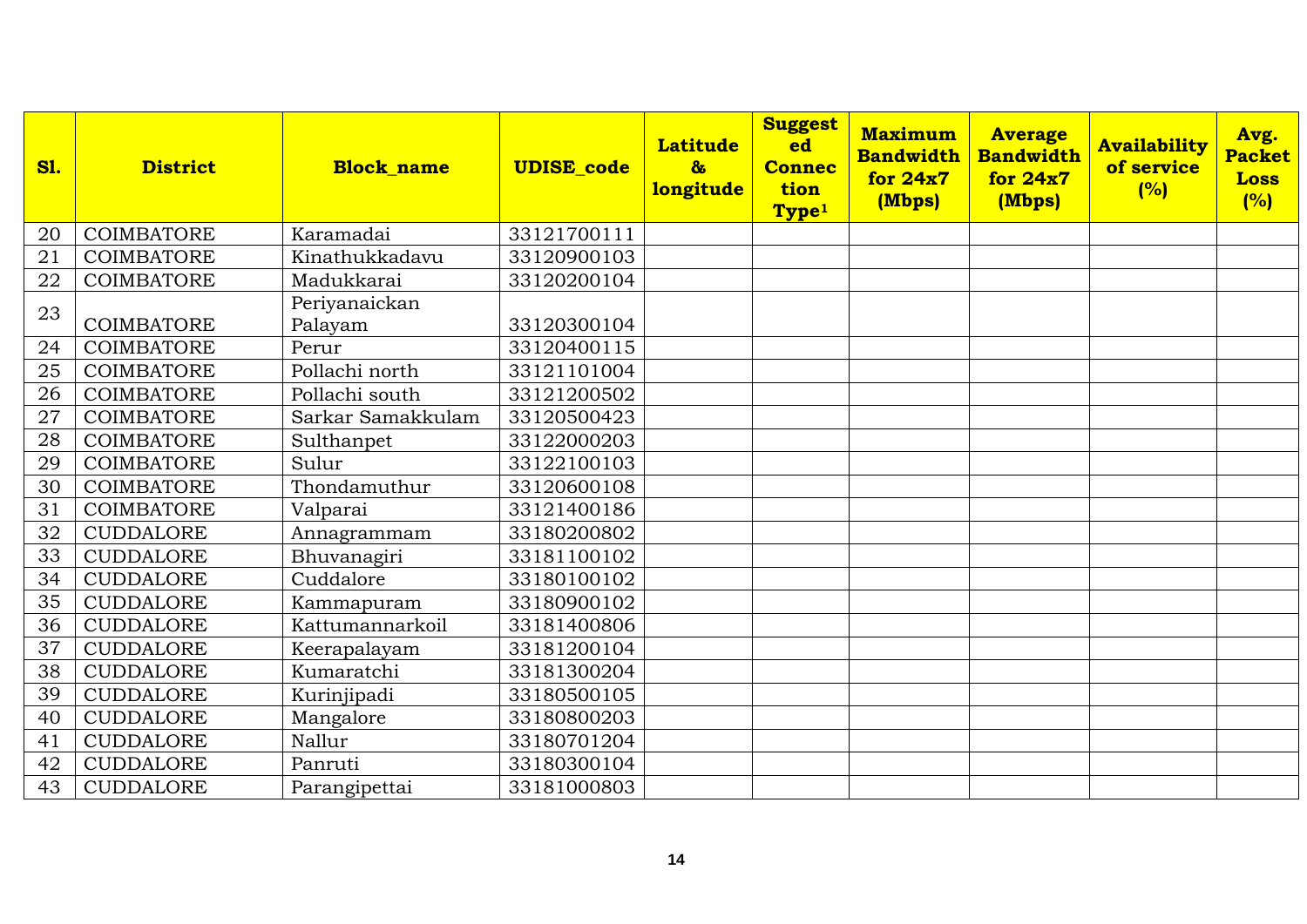| <b>S1.</b> | <b>District</b>   | <b>Block name</b> | <b>UDISE_code</b> | <b>Latitude</b><br>$\boldsymbol{\delta}$<br>longitude | <b>Suggest</b><br>ed<br><b>Connec</b><br>tion<br>Type <sup>1</sup> | <b>Maximum</b><br><b>Bandwidth</b><br>for 24x7<br>(Mbps) | <b>Average</b><br><b>Bandwidth</b><br>for $24x7$<br>(Mbps) | <b>Availability</b><br>of service<br>(%) | Avg.<br><b>Packet</b><br><b>Loss</b><br>(%) |
|------------|-------------------|-------------------|-------------------|-------------------------------------------------------|--------------------------------------------------------------------|----------------------------------------------------------|------------------------------------------------------------|------------------------------------------|---------------------------------------------|
| 44         | <b>CUDDALORE</b>  | Virudhachalam     | 33180600503       |                                                       |                                                                    |                                                          |                                                            |                                          |                                             |
| 45         | <b>DHARMAPURI</b> | Dharmapuri        | 33050100302       |                                                       |                                                                    |                                                          |                                                            |                                          |                                             |
| 46         | <b>DHARMAPURI</b> | Harur             | 33050800102       |                                                       |                                                                    |                                                          |                                                            |                                          |                                             |
| 47         | <b>DHARMAPURI</b> | Karimangalam      | 33050500902       |                                                       |                                                                    |                                                          |                                                            |                                          |                                             |
| 48         | <b>DHARMAPURI</b> | Morappur          | 33050601302       |                                                       |                                                                    |                                                          |                                                            |                                          |                                             |
| 49         | <b>DHARMAPURI</b> | Nallampalli       | 33050200102       |                                                       |                                                                    |                                                          |                                                            |                                          |                                             |
| 50         | <b>DHARMAPURI</b> | Palacode          | 33050400102       |                                                       |                                                                    |                                                          |                                                            |                                          |                                             |
| 51         | <b>DHARMAPURI</b> | Pappireddipatti   | 33050700402       |                                                       |                                                                    |                                                          |                                                            |                                          |                                             |
| 52         | <b>DHARMAPURI</b> | Pennagaram        | 33050300902       |                                                       |                                                                    |                                                          |                                                            |                                          |                                             |
| 53         | <b>DINDIGUL</b>   | Athoor            | 33130100106       |                                                       |                                                                    |                                                          |                                                            |                                          |                                             |
| 54         | <b>DINDIGUL</b>   | Batlagundu        | 33130200205       |                                                       |                                                                    |                                                          |                                                            |                                          |                                             |
| 55         | <b>DINDIGUL</b>   | Dindigul - Rural  | 33130300111       |                                                       |                                                                    |                                                          |                                                            |                                          |                                             |
| 56         | <b>DINDIGUL</b>   | Dindigul - Urban  | 33131500105       |                                                       |                                                                    |                                                          |                                                            |                                          |                                             |
| 57         | <b>DINDIGUL</b>   | Gujiliamparai     | 33130400206       |                                                       |                                                                    |                                                          |                                                            |                                          |                                             |
| 58         | <b>DINDIGUL</b>   | Kodaikanal        | 33130500210       |                                                       |                                                                    |                                                          |                                                            |                                          |                                             |
| 59         | <b>DINDIGUL</b>   | Natham            | 33130600107       |                                                       |                                                                    |                                                          |                                                            |                                          |                                             |
| 60         | <b>DINDIGUL</b>   | Nilakottai        | 33130700405       |                                                       |                                                                    |                                                          |                                                            |                                          |                                             |
| 61         | <b>DINDIGUL</b>   | Oddanchathram     | 33130800206       |                                                       |                                                                    |                                                          |                                                            |                                          |                                             |
| 62         | <b>DINDIGUL</b>   | Palani - Rural    | 33130900510       |                                                       |                                                                    |                                                          |                                                            |                                          |                                             |
| 63         | <b>DINDIGUL</b>   | Palani - Urban    | 33131600504       |                                                       |                                                                    |                                                          |                                                            |                                          |                                             |
| 64         | <b>DINDIGUL</b>   | Reddiyarchatram   | 33131000203       |                                                       |                                                                    |                                                          |                                                            |                                          |                                             |
| 65         | <b>DINDIGUL</b>   | Sanarpatty        | 33131100107       |                                                       |                                                                    |                                                          |                                                            |                                          |                                             |
| 66         | <b>DINDIGUL</b>   | Thoppampatty      | 33131200108       |                                                       |                                                                    |                                                          |                                                            |                                          |                                             |
| 67         | <b>DINDIGUL</b>   | Vadamadurai       | 33131300206       |                                                       |                                                                    |                                                          |                                                            |                                          |                                             |
| 68         | <b>DINDIGUL</b>   | Vedasandur        | 33131400109       |                                                       |                                                                    |                                                          |                                                            |                                          |                                             |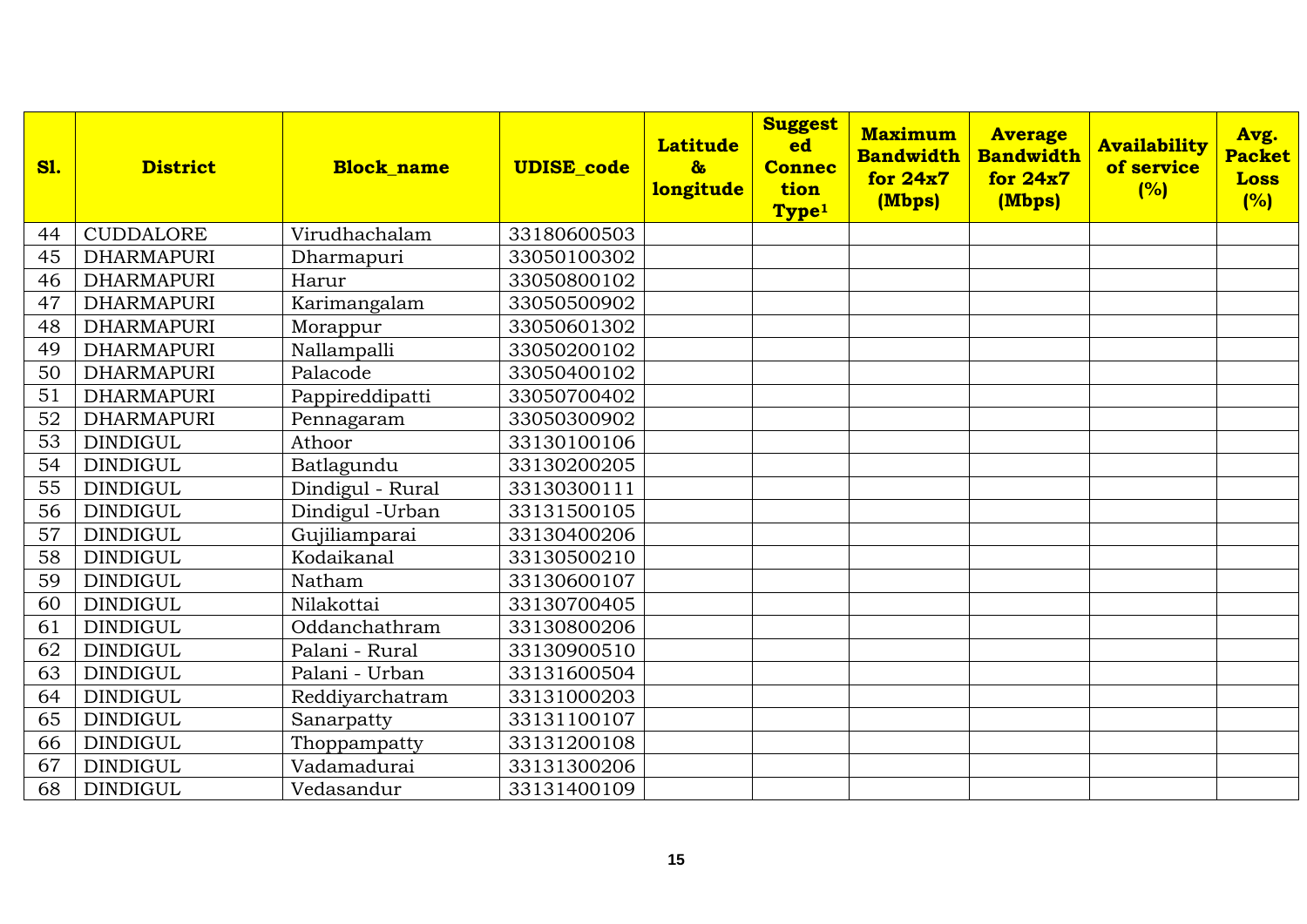| <b>S1.</b> | <b>District</b>     | <b>Block name</b>         | <b>UDISE</b> code | <b>Latitude</b><br>$\mathbf{a}$<br>longitude | <b>Suggest</b><br>ed<br><b>Connec</b><br>tion<br>Type <sup>1</sup> | <b>Maximum</b><br><b>Bandwidth</b><br>for 24x7<br>(Mbps) | <b>Average</b><br><b>Bandwidth</b><br>for 24x7<br>(Mbps) | <b>Availability</b><br>of service<br>(%) | Avg.<br><b>Packet</b><br><b>Loss</b><br>(%) |
|------------|---------------------|---------------------------|-------------------|----------------------------------------------|--------------------------------------------------------------------|----------------------------------------------------------|----------------------------------------------------------|------------------------------------------|---------------------------------------------|
| 69         | <b>ERODE</b>        | Ammapettai-Erode          | 33100100209       |                                              |                                                                    |                                                          |                                                          |                                          |                                             |
| 70         | <b>ERODE</b>        | Anthiyur                  | 33100200105       |                                              |                                                                    |                                                          |                                                          |                                          |                                             |
| 71         | <b>ERODE</b>        | Bhavani                   | 33100300316       |                                              |                                                                    |                                                          |                                                          |                                          |                                             |
| 72         | <b>ERODE</b>        | Bhavani sagar             | 33100400501       |                                              |                                                                    |                                                          |                                                          |                                          |                                             |
| 73         | <b>ERODE</b>        | Chennimalai               | 33100500110       |                                              |                                                                    |                                                          |                                                          |                                          |                                             |
| 74         | <b>ERODE</b>        | Erode                     | 33100700201       |                                              |                                                                    |                                                          |                                                          |                                          |                                             |
| 75         | <b>ERODE</b>        | Gobi                      | 33100800505       |                                              |                                                                    |                                                          |                                                          |                                          |                                             |
| 76         | <b>ERODE</b>        | Kodumudi                  | 33101000105       |                                              |                                                                    |                                                          |                                                          |                                          |                                             |
| 77         | <b>ERODE</b>        | Modakurichi               | 33101200110       |                                              |                                                                    |                                                          |                                                          |                                          |                                             |
| 78         | <b>ERODE</b>        | Nambiyur                  | 33101400508       |                                              |                                                                    |                                                          |                                                          |                                          |                                             |
| 79         | <b>ERODE</b>        | Perundurai                | 33101500105       |                                              |                                                                    |                                                          |                                                          |                                          |                                             |
| 80         | <b>ERODE</b>        | Sathiyamangalam           | 33101600107       |                                              |                                                                    |                                                          |                                                          |                                          |                                             |
| 81         | <b>ERODE</b>        | Thalavady                 | 33101700202       |                                              |                                                                    |                                                          |                                                          |                                          |                                             |
| 82         | <b>ERODE</b>        | Thuckanaicken<br>Palayam  | 33101800504       |                                              |                                                                    |                                                          |                                                          |                                          |                                             |
| 83         | <b>KANCHEEPURAM</b> | Acharapakkam              | 33031001102       |                                              |                                                                    |                                                          |                                                          |                                          |                                             |
| 84         | <b>KANCHEEPURAM</b> | Chithamur                 | 33031300202       |                                              |                                                                    |                                                          |                                                          |                                          |                                             |
| 85         | <b>KANCHEEPURAM</b> | Kancheepuram              | 33030100105       |                                              |                                                                    |                                                          |                                                          |                                          |                                             |
| 86         | <b>KANCHEEPURAM</b> | Kattankolathur            | 33030700103       |                                              |                                                                    |                                                          |                                                          |                                          |                                             |
| 87         | <b>KANCHEEPURAM</b> | Kundrathur                | 33030500207       |                                              |                                                                    |                                                          |                                                          |                                          |                                             |
| 88         | <b>KANCHEEPURAM</b> | Lathur                    | 33031200107       |                                              |                                                                    |                                                          |                                                          |                                          |                                             |
| 89         | <b>KANCHEEPURAM</b> | Madurantagam              | 33031100202       |                                              |                                                                    |                                                          |                                                          |                                          |                                             |
| 90         | <b>KANCHEEPURAM</b> | Sriperumbudur             | 33030400104       |                                              |                                                                    |                                                          |                                                          |                                          |                                             |
| 91         | <b>KANCHEEPURAM</b> | St.Thomas<br>Mount(Rural) | 33031400104       |                                              |                                                                    |                                                          |                                                          |                                          |                                             |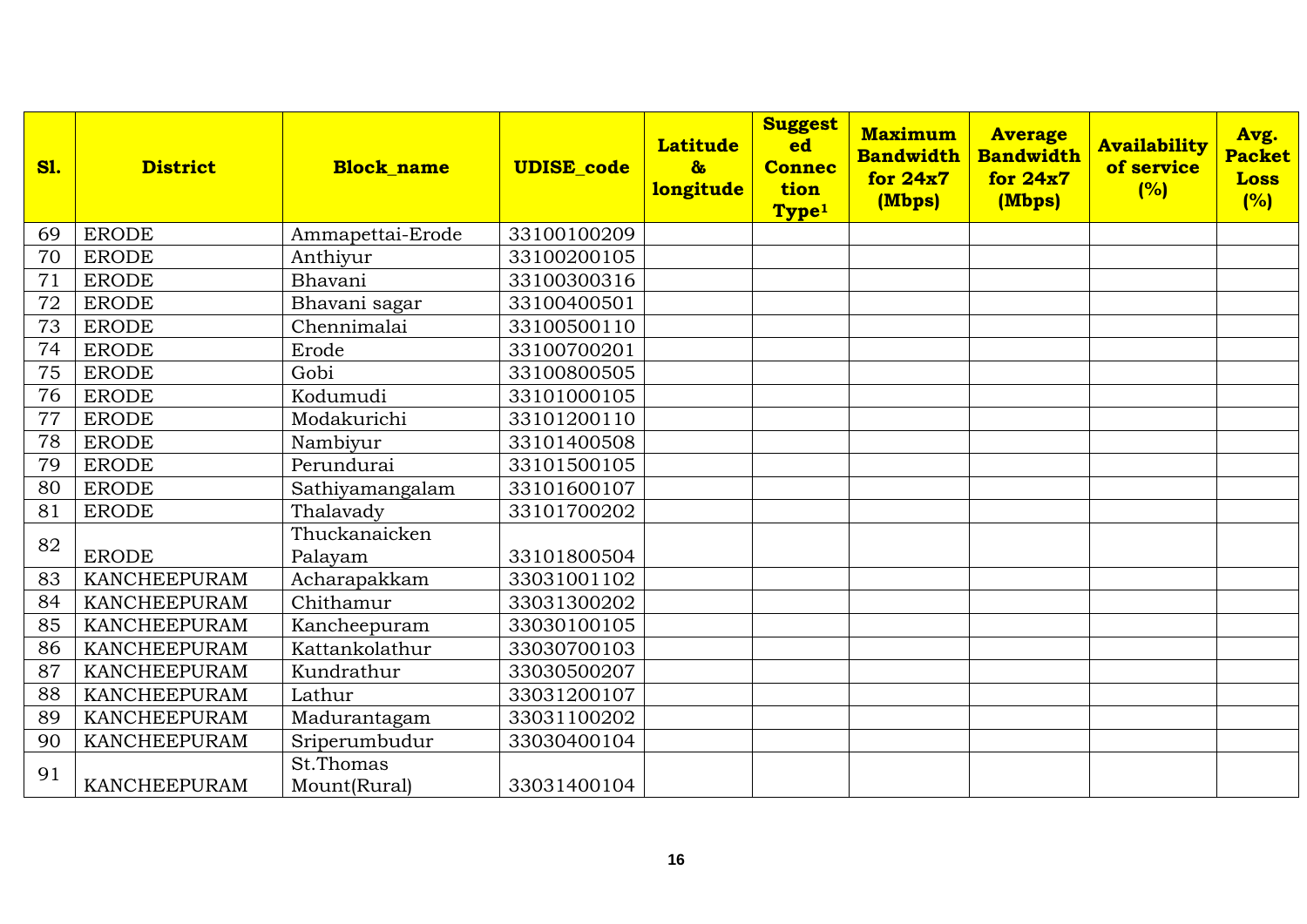| <b>S1.</b> | <b>District</b>      | <b>Block name</b> | <b>UDISE</b> code | <b>Latitude</b><br>$\mathbf{a}$<br>longitude | <b>Suggest</b><br>ed<br><b>Connec</b><br>tion<br>Type <sup>1</sup> | <b>Maximum</b><br><b>Bandwidth</b><br>for 24x7<br>(Mbps) | <b>Average</b><br><b>Bandwidth</b><br>for 24x7<br>(Mbps) | <b>Availability</b><br>of service<br>(%) | Avg.<br><b>Packet</b><br><b>Loss</b><br>(%) |
|------------|----------------------|-------------------|-------------------|----------------------------------------------|--------------------------------------------------------------------|----------------------------------------------------------|----------------------------------------------------------|------------------------------------------|---------------------------------------------|
| 92         |                      | St.Thomas         |                   |                                              |                                                                    |                                                          |                                                          |                                          |                                             |
|            | <b>KANCHEEPURAM</b>  | Mount(Urban)      | 33030901804       |                                              |                                                                    |                                                          |                                                          |                                          |                                             |
| 93         | <b>KANCHEEPURAM</b>  | Thirukalukundram  | 33030801002       |                                              |                                                                    |                                                          |                                                          |                                          |                                             |
| 94         | <b>KANCHEEPURAM</b>  | Thiruporur        | 33030600402       |                                              |                                                                    |                                                          |                                                          |                                          |                                             |
| 95         | <b>KANCHEEPURAM</b>  | Uthiramerur       | 33030300603       |                                              |                                                                    |                                                          |                                                          |                                          |                                             |
| 96         | <b>KANCHEEPURAM</b>  | Walajabad         | 33030200403       |                                              |                                                                    |                                                          |                                                          |                                          |                                             |
| 97         | KANNIYAKUMARI        | Agastheeswaram    | 33300200108       |                                              |                                                                    |                                                          |                                                          |                                          |                                             |
| 98         | <b>KANNIYAKUMARI</b> | Killiyoor         | 33300800105       |                                              |                                                                    |                                                          |                                                          |                                          |                                             |
| 99         | KANNIYAKUMARI        | Kurunthancode     | 33300400105       |                                              |                                                                    |                                                          |                                                          |                                          |                                             |
| 100        | KANNIYAKUMARI        | Melpuram          | 33300700110       |                                              |                                                                    |                                                          |                                                          |                                          |                                             |
| 101        | <b>KANNIYAKUMARI</b> | Munchirai         | 33300900107       |                                              |                                                                    |                                                          |                                                          |                                          |                                             |
| 102        | KANNIYAKUMARI        | Rajakkamangalam   | 33300300104       |                                              |                                                                    |                                                          |                                                          |                                          |                                             |
| 103        | <b>KANNIYAKUMARI</b> | Thiruvattar       | 33300600106       |                                              |                                                                    |                                                          |                                                          |                                          |                                             |
| 104        | KANNIYAKUMARI        | Thovalai          | 33300100103       |                                              |                                                                    |                                                          |                                                          |                                          |                                             |
| 105        | KANNIYAKUMARI        | Thuckalay         | 33300500106       |                                              |                                                                    |                                                          |                                                          |                                          |                                             |
| 106        | <b>KARUR</b>         | Aravakurichi      | 33140300105       |                                              |                                                                    |                                                          |                                                          |                                          |                                             |
| 107        | <b>KARUR</b>         | K.Paramathi       | 33140400202       |                                              |                                                                    |                                                          |                                                          |                                          |                                             |
| 108        | <b>KARUR</b>         | Kadavoor          | 33140600105       |                                              |                                                                    |                                                          |                                                          |                                          |                                             |
| 109        | <b>KARUR</b>         | Karur             | 33140100207       |                                              |                                                                    |                                                          |                                                          |                                          |                                             |
| 110        | <b>KARUR</b>         | Krishnarayapuram  | 33140500106       |                                              |                                                                    |                                                          |                                                          |                                          |                                             |
| 111        | <b>KARUR</b>         | Kulithalai        | 33140700814       |                                              |                                                                    |                                                          |                                                          |                                          |                                             |
| 112        | <b>KARUR</b>         | Thanthoni         | 33140200106       |                                              |                                                                    |                                                          |                                                          |                                          |                                             |
| 113        | <b>KARUR</b>         | Thogaimalai       | 33140800108       |                                              |                                                                    |                                                          |                                                          |                                          |                                             |
| 114        | <b>KRISHNAGIRI</b>   | Bargur            | 33311200504       |                                              |                                                                    |                                                          |                                                          |                                          |                                             |
| 115        | <b>KRISHNAGIRI</b>   | Hosur             | 33311500602       |                                              |                                                                    |                                                          |                                                          |                                          |                                             |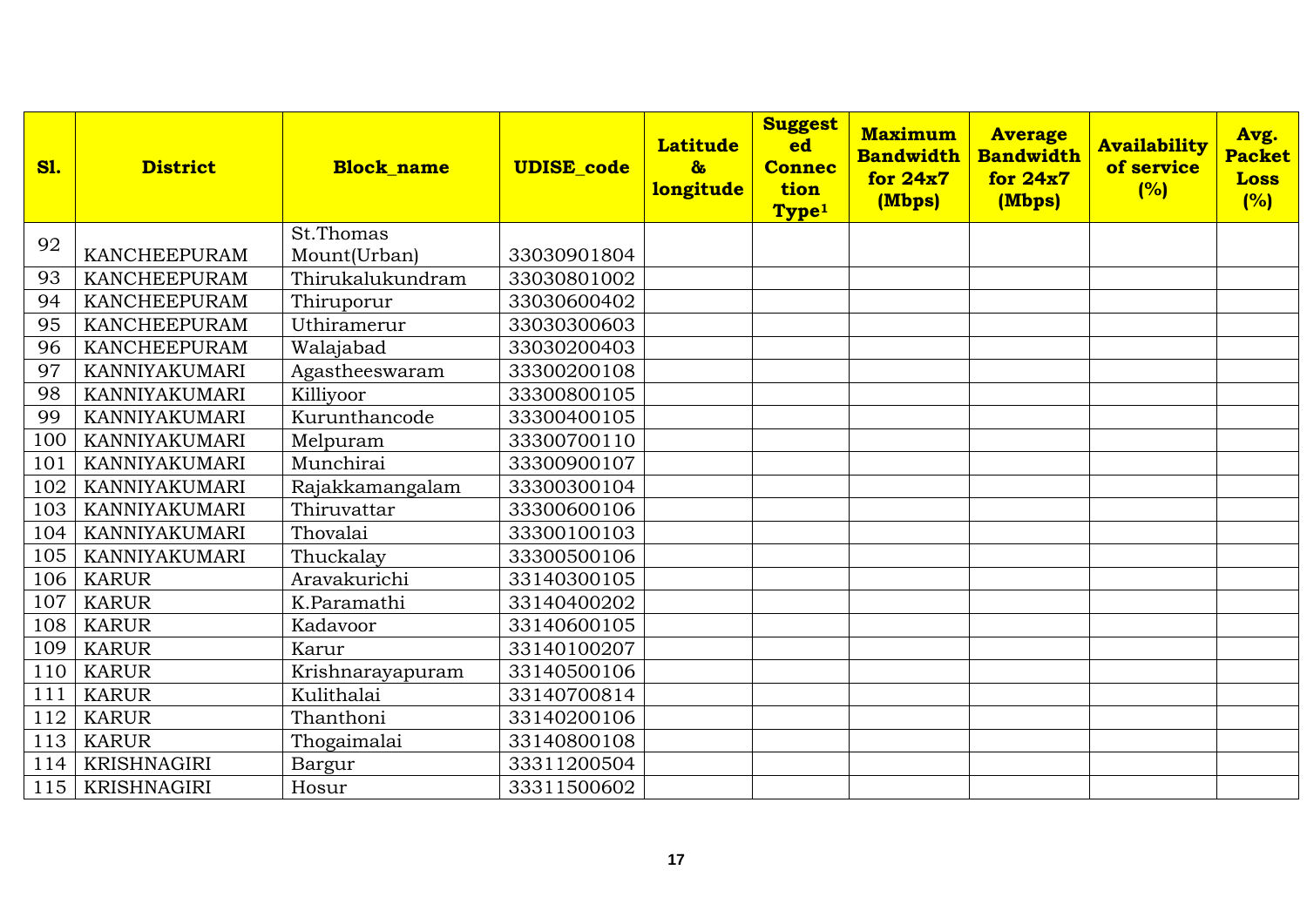| <b>S1.</b> | <b>District</b>    | <b>Block name</b> | <b>UDISE_code</b> | <b>Latitude</b><br>$\boldsymbol{\delta}$<br><b>longitude</b> | <b>Suggest</b><br>ed<br><b>Connec</b><br>tion<br>Type <sup>1</sup> | <b>Maximum</b><br><b>Bandwidth</b><br>for 24x7<br>(Mbps) | <b>Average</b><br><b>Bandwidth</b><br>for 24x7<br>(Mbps) | <b>Availability</b><br>of service<br>(%) | Avg.<br><b>Packet</b><br><b>Loss</b><br>(%) |
|------------|--------------------|-------------------|-------------------|--------------------------------------------------------------|--------------------------------------------------------------------|----------------------------------------------------------|----------------------------------------------------------|------------------------------------------|---------------------------------------------|
| 116        | KRISHNAGIRI        | Kaveripatinam     | 33311100202       |                                                              |                                                                    |                                                          |                                                          |                                          |                                             |
| 117        | <b>KRISHNAGIRI</b> | Kelamangalam      | 33311600203       |                                                              |                                                                    |                                                          |                                                          |                                          |                                             |
| 118        | <b>KRISHNAGIRI</b> | Krishnagiri       | 33311000102       |                                                              |                                                                    |                                                          |                                                          |                                          |                                             |
| 119        | <b>KRISHNAGIRI</b> | Mathur            | 33311800402       |                                                              |                                                                    |                                                          |                                                          |                                          |                                             |
| 120        | <b>KRISHNAGIRI</b> | Shoolagiri        | 33311400302       |                                                              |                                                                    |                                                          |                                                          |                                          |                                             |
| 121        | <b>KRISHNAGIRI</b> | Thally            | 33311700403       |                                                              |                                                                    |                                                          |                                                          |                                          |                                             |
| 122        | <b>KRISHNAGIRI</b> | Uthangarai        | 33310900102       |                                                              |                                                                    |                                                          |                                                          |                                          |                                             |
| 123        | <b>KRISHNAGIRI</b> | Veppanapalli      | 33311301102       |                                                              |                                                                    |                                                          |                                                          |                                          |                                             |
| 124        | <b>MADURAI</b>     | Alanganallur      | 33240100106       |                                                              |                                                                    |                                                          |                                                          |                                          |                                             |
| 125        | <b>MADURAI</b>     | Chellampatti      | 33240200305       |                                                              |                                                                    |                                                          |                                                          |                                          |                                             |
| 126        | <b>MADURAI</b>     | Kallikudi         | 33240300103       |                                                              |                                                                    |                                                          |                                                          |                                          |                                             |
| 127        | <b>MADURAI</b>     | Kottampatti       | 33240500102       |                                                              |                                                                    |                                                          |                                                          |                                          |                                             |
| 128        | <b>MADURAI</b>     | Madurai East      | 33240600603       |                                                              |                                                                    |                                                          |                                                          |                                          |                                             |
| 129        | <b>MADURAI</b>     | Madurai North     | 33241415509       |                                                              |                                                                    |                                                          |                                                          |                                          |                                             |
| 130        | <b>MADURAI</b>     | Madurai West      | 33240700803       |                                                              |                                                                    |                                                          |                                                          |                                          |                                             |
| 131        | <b>MADURAI</b>     | Melur             | 33240800202       |                                                              |                                                                    |                                                          |                                                          |                                          |                                             |
| 132        | <b>MADURAI</b>     | Sedapatti         | 33240900101       |                                                              |                                                                    |                                                          |                                                          |                                          |                                             |
| 133        | <b>MADURAI</b>     | T.kallupatti      | 33240400103       |                                                              |                                                                    |                                                          |                                                          |                                          |                                             |
| 134        | <b>MADURAI</b>     | T.vadipatti       | 33241300104       |                                                              |                                                                    |                                                          |                                                          |                                          |                                             |
| 135        | <b>MADURAI</b>     | Thirumangalam     | 33241000104       |                                                              |                                                                    |                                                          |                                                          |                                          |                                             |
| 136        | <b>MADURAI</b>     | Thiruparamkundram | 33241100102       |                                                              |                                                                    |                                                          |                                                          |                                          |                                             |
| 137        | <b>MADURAI</b>     | Usilampatti       | 33241200107       |                                                              |                                                                    |                                                          |                                                          |                                          |                                             |
| 138        | NAGAPATTINAM       | Keezhaiyur        | 33190400105       |                                                              |                                                                    |                                                          |                                                          |                                          |                                             |
| 139        | NAGAPATTINAM       | Kelvelur          | 33190300304       |                                                              |                                                                    |                                                          |                                                          |                                          |                                             |
| 140        | NAGAPATTINAM       | kollidam          | 33191100905       |                                                              |                                                                    |                                                          |                                                          |                                          |                                             |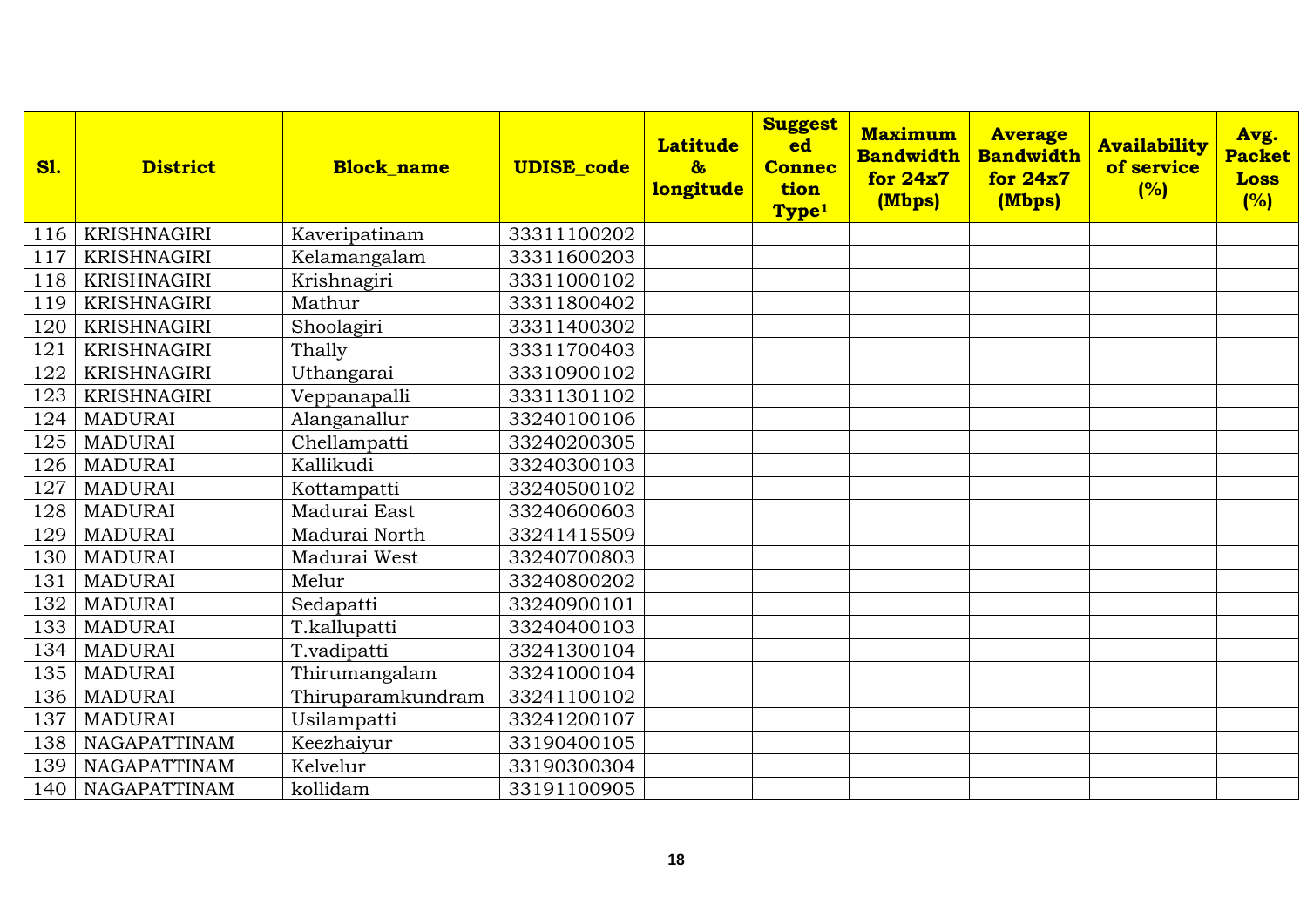| <b>S1.</b> | <b>District</b>     | <b>Block name</b> | <b>UDISE_code</b> | <b>Latitude</b><br>$\delta$<br>longitude | <b>Suggest</b><br>ed<br><b>Connec</b><br>tion<br>Type <sup>1</sup> | <b>Maximum</b><br><b>Bandwidth</b><br>for 24x7<br>(Mbps) | <b>Average</b><br><b>Bandwidth</b><br>for 24x7<br>(Mbps) | <b>Availability</b><br>of service<br>(%) | Avg.<br><b>Packet</b><br><b>Loss</b><br>(%) |
|------------|---------------------|-------------------|-------------------|------------------------------------------|--------------------------------------------------------------------|----------------------------------------------------------|----------------------------------------------------------|------------------------------------------|---------------------------------------------|
| 141        | NAGAPATTINAM        | Kuthalam          | 33190900202       |                                          |                                                                    |                                                          |                                                          |                                          |                                             |
| 142        | NAGAPATTINAM        | Mayiladudurai     | 33190700206       |                                          |                                                                    |                                                          |                                                          |                                          |                                             |
| 143        | NAGAPATTINAM        | Nagapattinam      | 33190100103       |                                          |                                                                    |                                                          |                                                          |                                          |                                             |
| 144        | NAGAPATTINAM        | Sembanarkoil      | 33190800103       |                                          |                                                                    |                                                          |                                                          |                                          |                                             |
| 145        | <b>NAGAPATTINAM</b> | Sirkali           | 33191000602       |                                          |                                                                    |                                                          |                                                          |                                          |                                             |
| 146        | NAGAPATTINAM        | Thalainayar       | 33190500101       |                                          |                                                                    |                                                          |                                                          |                                          |                                             |
| 147        | NAGAPATTINAM        | Thirumarugal      | 33190200103       |                                          |                                                                    |                                                          |                                                          |                                          |                                             |
| 148        | <b>NAGAPATTINAM</b> | Vedaranyam        | 33190600107       |                                          |                                                                    |                                                          |                                                          |                                          |                                             |
| 149        | <b>NAMAKKAL</b>     | Elachipalayam     | 33091300206       |                                          |                                                                    |                                                          |                                                          |                                          |                                             |
| 150        | NAMAKKAL            | Erumapatti        | 33090400202       |                                          |                                                                    |                                                          |                                                          |                                          |                                             |
| 151        | <b>NAMAKKAL</b>     | Kabilarmalai      | 33091500502       |                                          |                                                                    |                                                          |                                                          |                                          |                                             |
| 152        | <b>NAMAKKAL</b>     | Kollihills        | 33090200303       |                                          |                                                                    |                                                          |                                                          |                                          |                                             |
| 153        | <b>NAMAKKAL</b>     | Mallasamudram     | 33091200602       |                                          |                                                                    |                                                          |                                                          |                                          |                                             |
| 154        | <b>NAMAKKAL</b>     | Mohanur           | 33090300403       |                                          |                                                                    |                                                          |                                                          |                                          |                                             |
| 155        | <b>NAMAKKAL</b>     | Namagiripet       | 33090900105       |                                          |                                                                    |                                                          |                                                          |                                          |                                             |
| 156        | <b>NAMAKKAL</b>     | Namakkal          | 33090100205       |                                          |                                                                    |                                                          |                                                          |                                          |                                             |
| 157        | <b>NAMAKKAL</b>     | Pallipalayam      | 33091100116       |                                          |                                                                    |                                                          |                                                          |                                          |                                             |
| 158        | <b>NAMAKKAL</b>     | Paramathi         | 33091400106       |                                          |                                                                    |                                                          |                                                          |                                          |                                             |
| 159        | NAMAKKAL            | Puduchatram       | 33090600208       |                                          |                                                                    |                                                          |                                                          |                                          |                                             |
| 160        | <b>NAMAKKAL</b>     | Rasipuram         | 33090700104       |                                          |                                                                    |                                                          |                                                          |                                          |                                             |
| 161        | <b>NAMAKKAL</b>     | Sendamangalam     | 33090500110       |                                          |                                                                    |                                                          |                                                          |                                          |                                             |
| 162        | NAMAKKAL            | Tiruchengode      | 33091000103       |                                          |                                                                    |                                                          |                                                          |                                          |                                             |
| 163        | <b>NAMAKKAL</b>     | Vennandur         | 33090800104       |                                          |                                                                    |                                                          |                                                          |                                          |                                             |
| 164        | PERAMBALUR          | Alathur           | 33160600104       |                                          |                                                                    |                                                          |                                                          |                                          |                                             |
| 165        | <b>PERAMBALUR</b>   | Perambalur        | 33160400105       |                                          |                                                                    |                                                          |                                                          |                                          |                                             |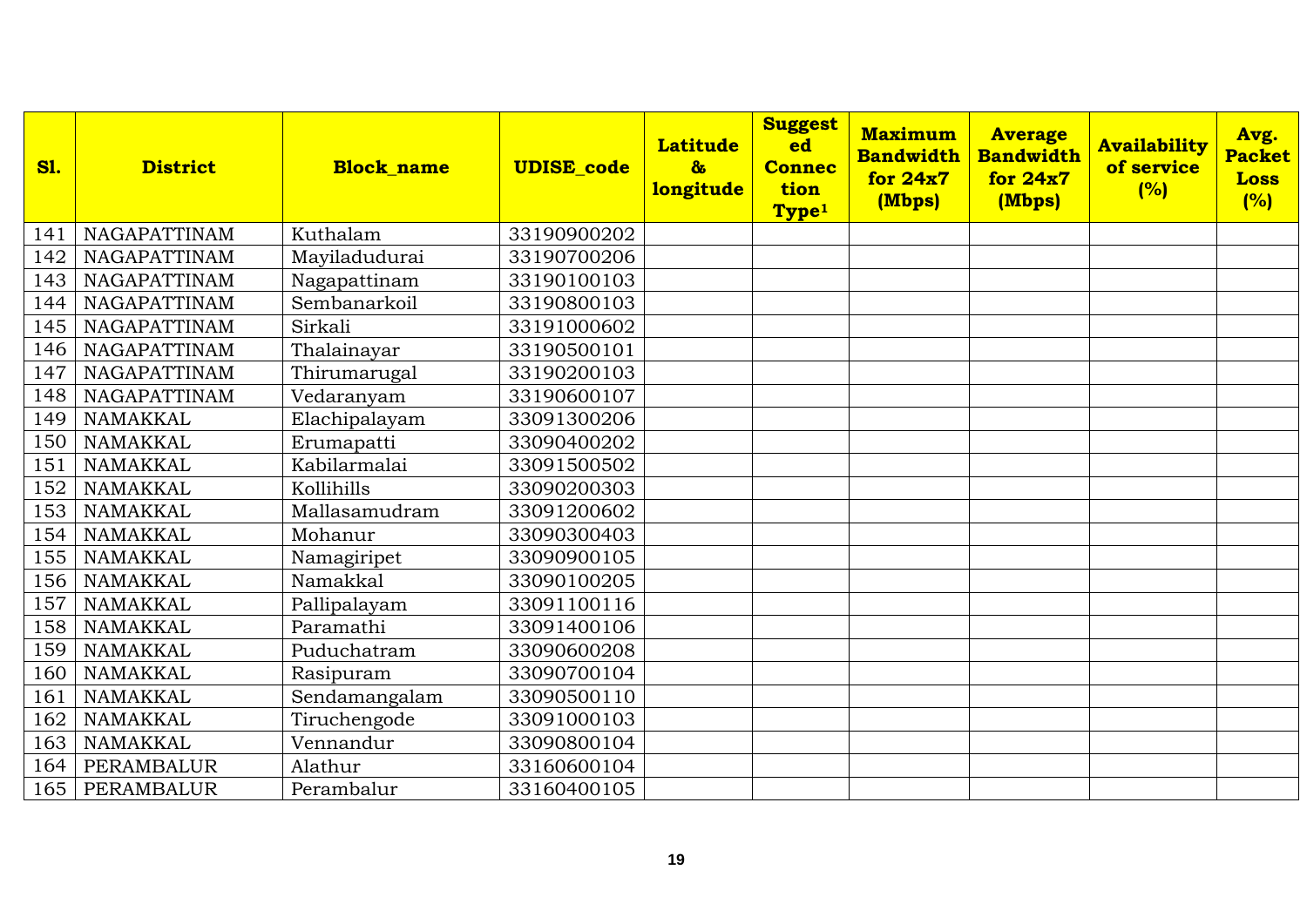| <b>S1.</b> | <b>District</b>       | <b>Block name</b> | <b>UDISE</b> code | <b>Latitude</b><br>$\mathbf{\alpha}$<br>longitude | <b>Suggest</b><br>ed<br><b>Connec</b><br>tion<br>Type <sup>1</sup> | <b>Maximum</b><br><b>Bandwidth</b><br>for 24x7<br>(Mbps) | <b>Average</b><br><b>Bandwidth</b><br>for 24x7<br>(Mbps) | <b>Availability</b><br>of service<br>(%) | Avg.<br><b>Packet</b><br><b>Loss</b><br>(%) |
|------------|-----------------------|-------------------|-------------------|---------------------------------------------------|--------------------------------------------------------------------|----------------------------------------------------------|----------------------------------------------------------|------------------------------------------|---------------------------------------------|
| 166        | <b>PERAMBALUR</b>     | Veppanthattai     | 33160300204       |                                                   |                                                                    |                                                          |                                                          |                                          |                                             |
| 167        | PERAMBALUR            | Veppur            | 33160200304       |                                                   |                                                                    |                                                          |                                                          |                                          |                                             |
| 168        | PUDUKKOTTAI           | Annavasal         | 33220200103       |                                                   |                                                                    |                                                          |                                                          |                                          |                                             |
| 169        | PUDUKKOTTAI           | Aranthangi        | 33221100103       |                                                   |                                                                    |                                                          |                                                          |                                          |                                             |
| 170        | PUDUKKOTTAI           | Arimalam          | 33221000302       |                                                   |                                                                    |                                                          |                                                          |                                          |                                             |
| 171        | PUDUKKOTTAI           | Avudaiyarkoil     | 33221300102       |                                                   |                                                                    |                                                          |                                                          |                                          |                                             |
| 172        | PUDUKKOTTAI           | Gandarvakkottai   | 33220400604       |                                                   |                                                                    |                                                          |                                                          |                                          |                                             |
| 173        | PUDUKKOTTAI           | Karambakkudi      | 33220700702       |                                                   |                                                                    |                                                          |                                                          |                                          |                                             |
| 174        | PUDUKKOTTAI           | Kunnandarkoil     | 33220100303       |                                                   |                                                                    |                                                          |                                                          |                                          |                                             |
| 175        | PUDUKKOTTAI           | Manamelkudi       | 33221200202       |                                                   |                                                                    |                                                          |                                                          |                                          |                                             |
| 176        | PUDUKKOTTAI           | Ponnamaravathy    | 33220900308       |                                                   |                                                                    |                                                          |                                                          |                                          |                                             |
| 177        | PUDUKKOTTAI           | Pudukkottai       | 33220500506       |                                                   |                                                                    |                                                          |                                                          |                                          |                                             |
| 178        | PUDUKKOTTAI           | Thirumayam        | 33220800103       |                                                   |                                                                    |                                                          |                                                          |                                          |                                             |
| 179        | PUDUKKOTTAI           | Thiruvarankulam   | 33220600204       |                                                   |                                                                    |                                                          |                                                          |                                          |                                             |
| 180        | PUDUKKOTTAI           | Viralimalai       | 33220300705       |                                                   |                                                                    |                                                          |                                                          |                                          |                                             |
| 181        | <b>RAMANATHAPURAM</b> | Bogalur           | 33270401002       |                                                   |                                                                    |                                                          |                                                          |                                          |                                             |
| 182        | <b>RAMANATHAPURAM</b> | Kadaladi          | 33270800702       |                                                   |                                                                    |                                                          |                                                          |                                          |                                             |
| 183        | <b>RAMANATHAPURAM</b> | Kamuthi           | 33270603002       |                                                   |                                                                    |                                                          |                                                          |                                          |                                             |
| 184        | <b>RAMANATHAPURAM</b> | Mandapam          | 33271100405       |                                                   |                                                                    |                                                          |                                                          |                                          |                                             |
| 185        | <b>RAMANATHAPURAM</b> | Mudukulathur      | 33270700402       |                                                   |                                                                    |                                                          |                                                          |                                          |                                             |
| 186        | <b>RAMANATHAPURAM</b> | Nainarkoil        | 33270501002       |                                                   |                                                                    |                                                          |                                                          |                                          |                                             |
| 187        | <b>RAMANATHAPURAM</b> | Paramakudi        | 33270300102       |                                                   |                                                                    |                                                          |                                                          |                                          |                                             |
| 188        | RAMANATHAPURAM        | Rajasingamangalam | 33270200404       |                                                   |                                                                    |                                                          |                                                          |                                          |                                             |
| 189        | <b>RAMANATHAPURAM</b> | Ramanathapuram    | 33270900402       |                                                   |                                                                    |                                                          |                                                          |                                          |                                             |
| 190        | RAMANATHAPURAM        | Thiruppullani     | 33271001802       |                                                   |                                                                    |                                                          |                                                          |                                          |                                             |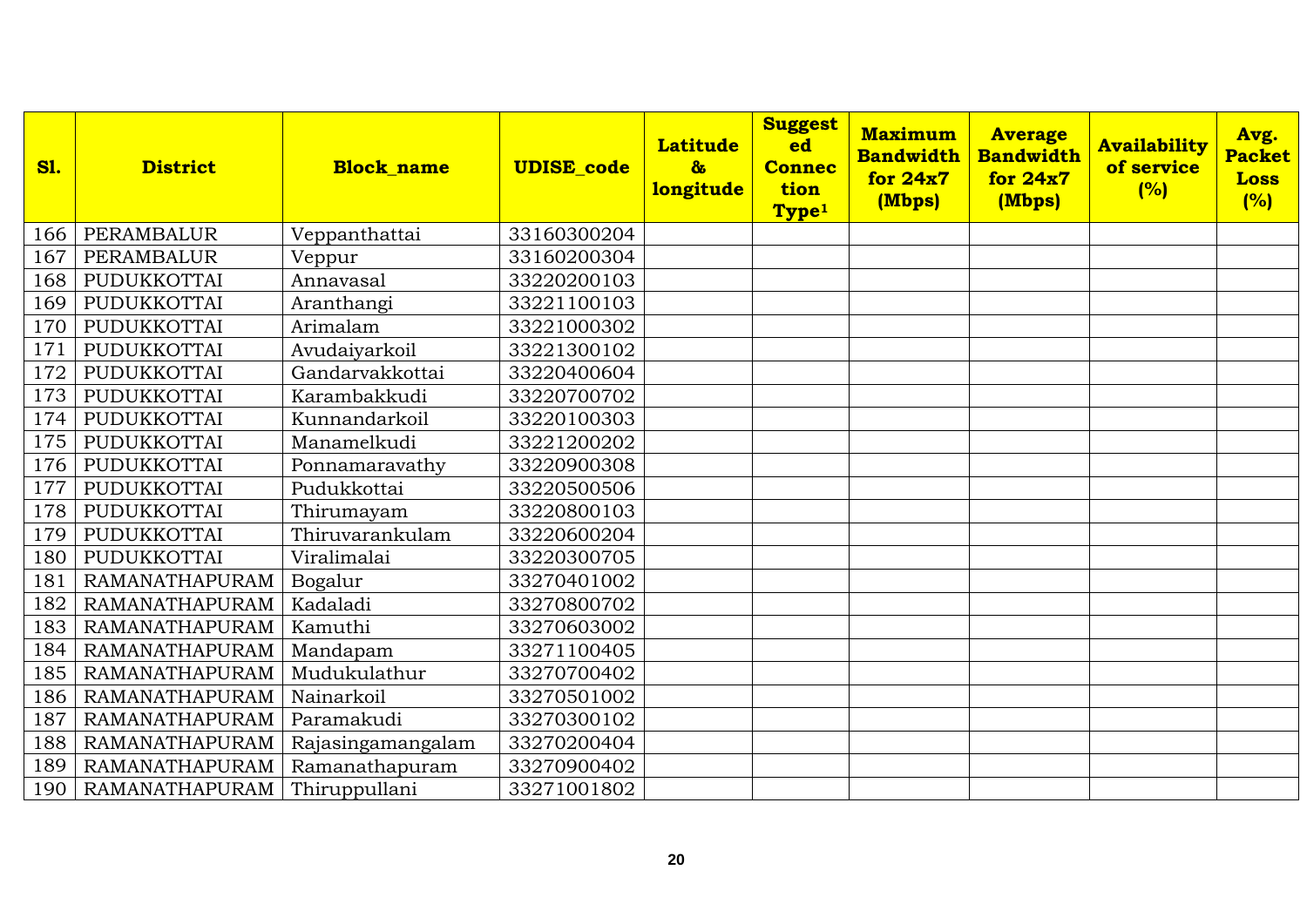| <b>S1.</b> | <b>District</b>       | <b>Block name</b>   | <b>UDISE</b> code | <b>Latitude</b><br>$\mathbf{\alpha}$<br>longitude | <b>Suggest</b><br>ed<br><b>Connec</b><br>tion<br>Type <sup>1</sup> | <b>Maximum</b><br><b>Bandwidth</b><br>for 24x7<br>(Mbps) | <b>Average</b><br><b>Bandwidth</b><br>for 24x7<br>(Mbps) | <b>Availability</b><br>of service<br>(%) | Avg.<br><b>Packet</b><br><b>Loss</b><br>(%) |
|------------|-----------------------|---------------------|-------------------|---------------------------------------------------|--------------------------------------------------------------------|----------------------------------------------------------|----------------------------------------------------------|------------------------------------------|---------------------------------------------|
| 191        | <b>RAMANATHAPURAM</b> | Thiruvadanai        | 33270101602       |                                                   |                                                                    |                                                          |                                                          |                                          |                                             |
| 192        | <b>SALEM</b>          | Attur               | 33081300105       |                                                   |                                                                    |                                                          |                                                          |                                          |                                             |
| 193        | <b>SALEM</b>          | Ayothiyapattinam    | 33081400502       |                                                   |                                                                    |                                                          |                                                          |                                          |                                             |
| 194        | <b>SALEM</b>          | Cuddalore           | 33180100102       |                                                   |                                                                    |                                                          |                                                          |                                          |                                             |
| 195        | <b>SALEM</b>          | Edappadi            | 33081200205       |                                                   |                                                                    |                                                          |                                                          |                                          |                                             |
| 196        | <b>SALEM</b>          | Gangavalli          | 33080100104       |                                                   |                                                                    |                                                          |                                                          |                                          |                                             |
| 197        | <b>SALEM</b>          | Kadayampatti        | 33080300310       |                                                   |                                                                    |                                                          |                                                          |                                          |                                             |
| 198        | <b>SALEM</b>          | Kolathur            | 33081500206       |                                                   |                                                                    |                                                          |                                                          |                                          |                                             |
| 199        | <b>SALEM</b>          | Konganapuram        | 33080500205       |                                                   |                                                                    |                                                          |                                                          |                                          |                                             |
| 200        | <b>SALEM</b>          | Magundanchavadi     | 33080400208       |                                                   |                                                                    |                                                          |                                                          |                                          |                                             |
| 201        | <b>SALEM</b>          | Mecheri             | 33081600104       |                                                   |                                                                    |                                                          |                                                          |                                          |                                             |
| 202        | <b>SALEM</b>          | Nangavalli          | 33081100106       |                                                   |                                                                    |                                                          |                                                          |                                          |                                             |
| 203        | <b>SALEM</b>          | Omalur              | 33081700103       |                                                   |                                                                    |                                                          |                                                          |                                          |                                             |
| 204        | <b>SALEM</b>          | Panamarathupatti    | 33080600105       |                                                   |                                                                    |                                                          |                                                          |                                          |                                             |
| 205        | <b>SALEM</b>          | Pethanaickenpalayam | 33080200103       |                                                   |                                                                    |                                                          |                                                          |                                          |                                             |
| 206        | <b>SALEM</b>          | Salem-Rural         | 33080900103       |                                                   |                                                                    |                                                          |                                                          |                                          |                                             |
| 207        | <b>SALEM</b>          | Salem-Urban         | 33082100607       |                                                   |                                                                    |                                                          |                                                          |                                          |                                             |
| 208        | <b>SALEM</b>          | Sankari             | 33081800113       |                                                   |                                                                    |                                                          |                                                          |                                          |                                             |
| 209        | <b>SALEM</b>          | Thalaivasal         | 33080700103       |                                                   |                                                                    |                                                          |                                                          |                                          |                                             |
| 210        | <b>SALEM</b>          | Tharamangalam       | 33081000108       |                                                   |                                                                    |                                                          |                                                          |                                          |                                             |
| 211        | <b>SALEM</b>          | Valappadi           | 33081900405       |                                                   |                                                                    |                                                          |                                                          |                                          |                                             |
| 212        | <b>SALEM</b>          | Veerapandi          | 33080800102       |                                                   |                                                                    |                                                          |                                                          |                                          |                                             |
| 213        | <b>SALEM</b>          | Yercaud             | 33082001512       |                                                   |                                                                    |                                                          |                                                          |                                          |                                             |
| 214        | <b>SIVAGANGAI</b>     | Devakottai          | 33230600105       |                                                   |                                                                    |                                                          |                                                          |                                          |                                             |
| 215        | SIVAGANGAI            | Iiayankudi          | 33230501501       |                                                   |                                                                    |                                                          |                                                          |                                          |                                             |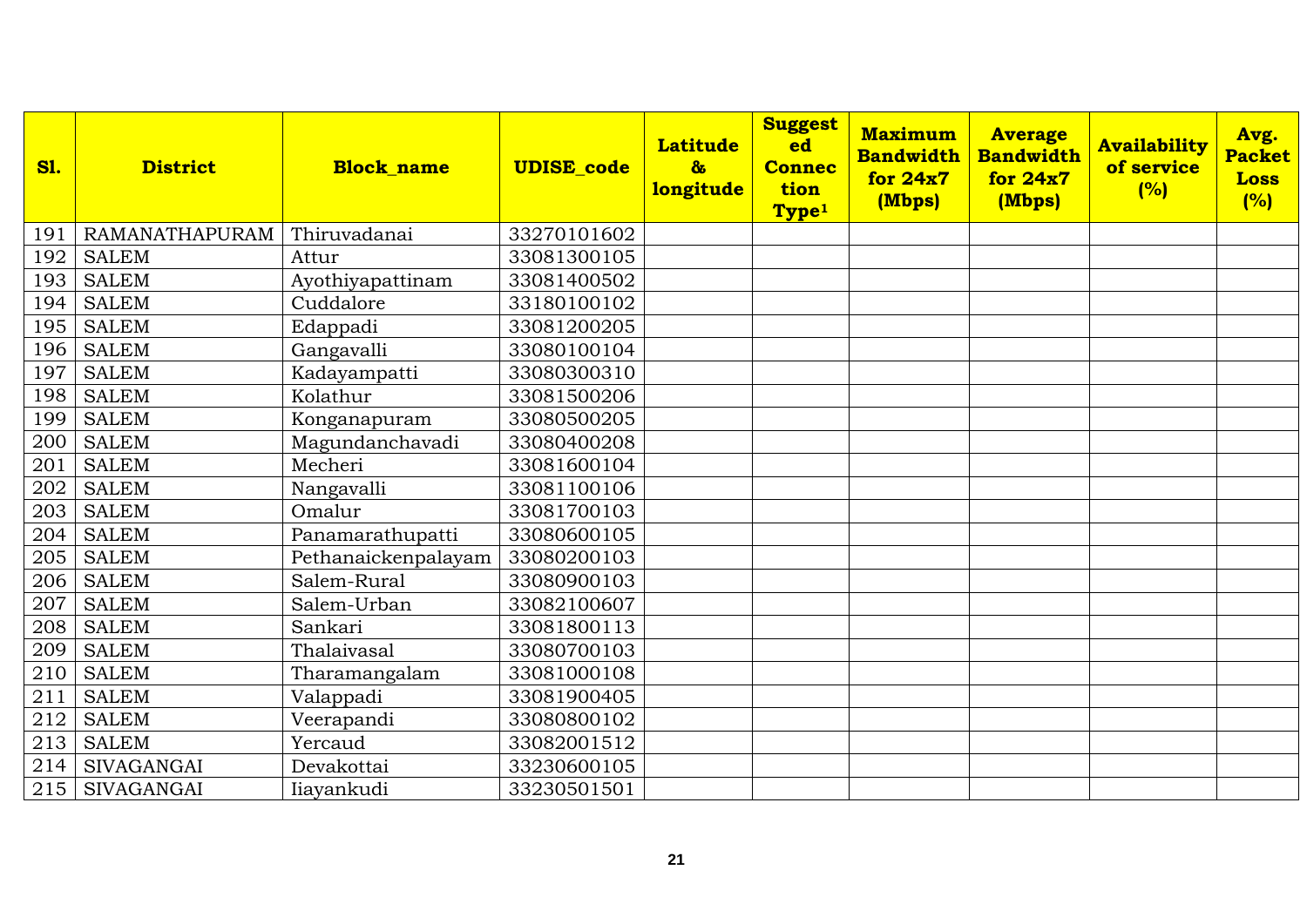| <b>S1.</b> | <b>District</b>   | <b>Block name</b>  | <b>UDISE_code</b> | <b>Latitude</b><br>$\boldsymbol{\delta}$<br>longitude | <b>Suggest</b><br>ed<br><b>Connec</b><br>tion<br>Type <sup>1</sup> | <b>Maximum</b><br><b>Bandwidth</b><br>for 24x7<br>(Mbps) | <b>Average</b><br><b>Bandwidth</b><br>for 24x7<br>(Mbps) | <b>Availability</b><br>of service<br>(%) | Avg.<br><b>Packet</b><br><b>Loss</b><br>(%) |
|------------|-------------------|--------------------|-------------------|-------------------------------------------------------|--------------------------------------------------------------------|----------------------------------------------------------|----------------------------------------------------------|------------------------------------------|---------------------------------------------|
| 216        | <b>SIVAGANGAI</b> | Kalayarkoil        | 33230201302       |                                                       |                                                                    |                                                          |                                                          |                                          |                                             |
| 217        | <b>SIVAGANGAI</b> | Kallal             | 33231200104       |                                                       |                                                                    |                                                          |                                                          |                                          |                                             |
| 218        | <b>SIVAGANGAI</b> | Kannangudi         | 33230700104       |                                                       |                                                                    |                                                          |                                                          |                                          |                                             |
| 219        | <b>SIVAGANGAI</b> | Manamadurai        | 33230300304       |                                                       |                                                                    |                                                          |                                                          |                                          |                                             |
| 220        | <b>SIVAGANGAI</b> | S.Pudur            | 33231100802       |                                                       |                                                                    |                                                          |                                                          |                                          |                                             |
| 221        | <b>SIVAGANGAI</b> | Sakkottai          | 33230800202       |                                                       |                                                                    |                                                          |                                                          |                                          |                                             |
| 222        | <b>SIVAGANGAI</b> | Singampunari       | 33231000110       |                                                       |                                                                    |                                                          |                                                          |                                          |                                             |
| 223        | <b>SIVAGANGAI</b> | Sivagangai         | 33230100102       |                                                       |                                                                    |                                                          |                                                          |                                          |                                             |
| 224        | <b>SIVAGANGAI</b> | Thiruppatur        | 33230900206       |                                                       |                                                                    |                                                          |                                                          |                                          |                                             |
| 225        | <b>SIVAGANGAI</b> | Thiruppuvanam      | 33230400109       |                                                       |                                                                    |                                                          |                                                          |                                          |                                             |
| 226        | <b>THANJAVUR</b>  | Ammapettai-TNJ     | 33210900307       |                                                       |                                                                    |                                                          |                                                          |                                          |                                             |
| 227        | <b>THANJAVUR</b>  | Budalur            | 33210400202       |                                                       |                                                                    |                                                          |                                                          |                                          |                                             |
| 228        | <b>THANJAVUR</b>  | Kumbakonam         | 33210701604       |                                                       |                                                                    |                                                          |                                                          |                                          |                                             |
| 229        | <b>THANJAVUR</b>  | Madukkur           | 33211300204       |                                                       |                                                                    |                                                          |                                                          |                                          |                                             |
| 230        | <b>THANJAVUR</b>  | Orathanadu         | 33210500103       |                                                       |                                                                    |                                                          |                                                          |                                          |                                             |
| 231        | <b>THANJAVUR</b>  | Papanasam          | 33210800902       |                                                       |                                                                    |                                                          |                                                          |                                          |                                             |
| 232        | <b>THANJAVUR</b>  | Pattukkottai       | 33211200104       |                                                       |                                                                    |                                                          |                                                          |                                          |                                             |
| 233        | <b>THANJAVUR</b>  | Peravurani         | 33211400303       |                                                       |                                                                    |                                                          |                                                          |                                          |                                             |
| 234        | <b>THANJAVUR</b>  | Sethubavachatram   | 33211501002       |                                                       |                                                                    |                                                          |                                                          |                                          |                                             |
| 235        | <b>THANJAVUR</b>  | Thanjavur(Rural)   | 33210200703       |                                                       |                                                                    |                                                          |                                                          |                                          |                                             |
| 236        | <b>THANJAVUR</b>  | Thanjavur(Urban)   | 33210102104       |                                                       |                                                                    |                                                          |                                                          |                                          |                                             |
| 237        | <b>THANJAVUR</b>  | Thiruppanandal     | 33211100103       |                                                       |                                                                    |                                                          |                                                          |                                          |                                             |
| 238        | <b>THANJAVUR</b>  | Thiruvaiyar        | 33210300603       |                                                       |                                                                    |                                                          |                                                          |                                          |                                             |
| 239        | <b>THANJAVUR</b>  | Thiruvidaimarudhur | 33211000802       |                                                       |                                                                    |                                                          |                                                          |                                          |                                             |
| 240        | <b>THANJAVUR</b>  | Thiruvonam         | 33210600103       |                                                       |                                                                    |                                                          |                                                          |                                          |                                             |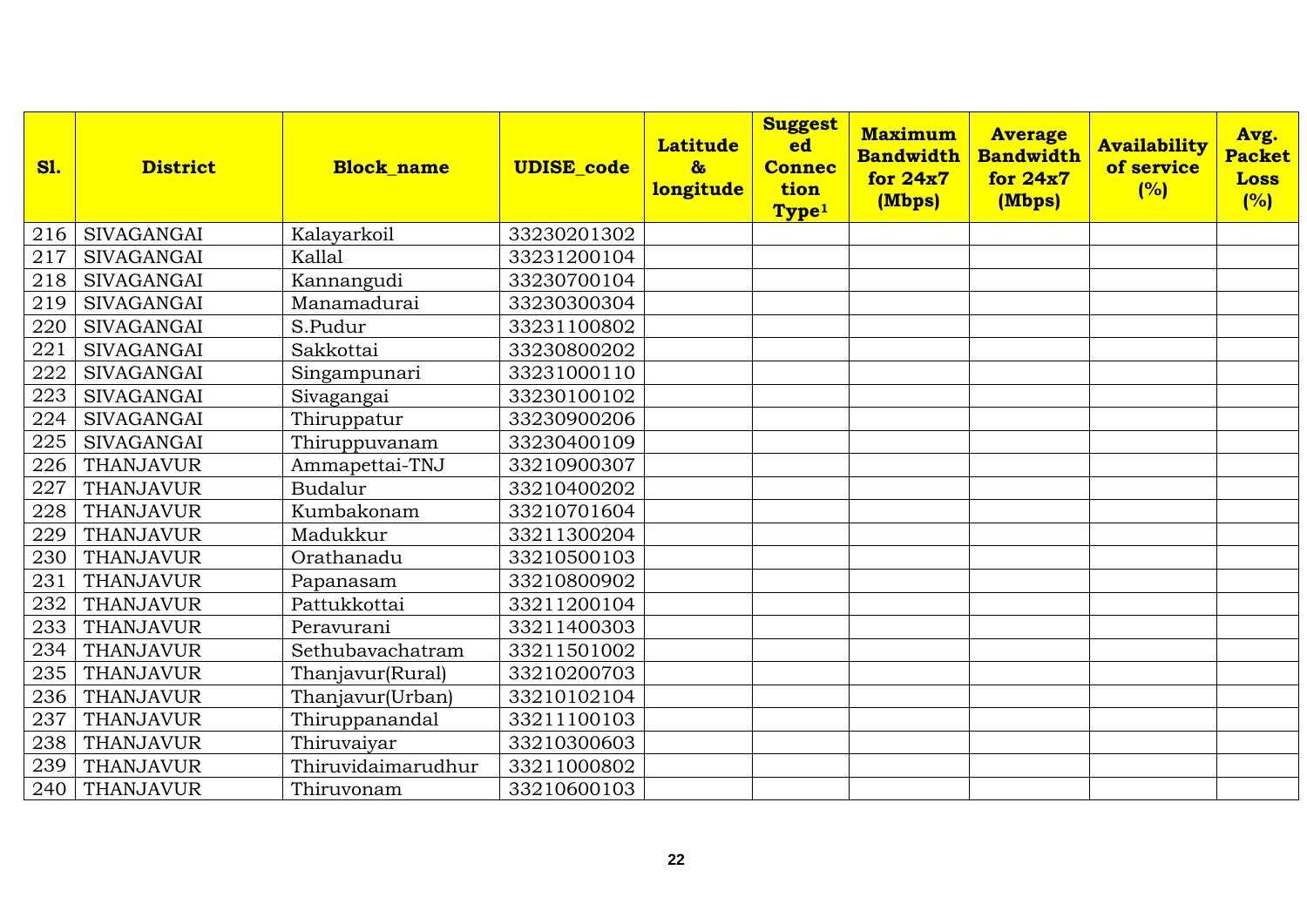| <b>S1.</b> | <b>District</b>     | <b>Block name</b> | <b>UDISE_code</b> | <b>Latitude</b><br>$\delta$<br>longitude | <b>Suggest</b><br>ed<br><b>Connec</b><br>tion<br>Type <sup>1</sup> | <b>Maximum</b><br><b>Bandwidth</b><br>for 24x7<br>(Mbps) | <b>Average</b><br><b>Bandwidth</b><br>for $24x7$<br>(Mbps) | <b>Availability</b><br>of service<br>(%) | Avg.<br><b>Packet</b><br><b>Loss</b><br>(%) |
|------------|---------------------|-------------------|-------------------|------------------------------------------|--------------------------------------------------------------------|----------------------------------------------------------|------------------------------------------------------------|------------------------------------------|---------------------------------------------|
| 241        | THE NILGIRIS        | Coonoor           | 33110200209       |                                          |                                                                    |                                                          |                                                            |                                          |                                             |
| 242        | THE NILGIRIS        | Gudalur           | 33110400119       |                                          |                                                                    |                                                          |                                                            |                                          |                                             |
| 243        | THE NILGIRIS        | Kotagiri          | 33110100810       |                                          |                                                                    |                                                          |                                                            |                                          |                                             |
| 244        | THE NILGIRIS        | Udhagamandalam    | 33110100201       |                                          |                                                                    |                                                          |                                                            |                                          |                                             |
| 245        | <b>THENI</b>        | Aundipatty        | 33250100106       |                                          |                                                                    |                                                          |                                                            |                                          |                                             |
| 246        | <b>THENI</b>        | Bodinayakanur     | 33250200304       |                                          |                                                                    |                                                          |                                                            |                                          |                                             |
| 247        | <b>THENI</b>        | Chinnamanur       | 33250300118       |                                          |                                                                    |                                                          |                                                            |                                          |                                             |
| 248        | <b>THENI</b>        | Cumbum            | 33250400206       |                                          |                                                                    |                                                          |                                                            |                                          |                                             |
| 249        | <b>THENI</b>        | Myladumparai      | 33250500102       |                                          |                                                                    |                                                          |                                                            |                                          |                                             |
| 250        | <b>THENI</b>        | Periyakulam       | 33250600102       |                                          |                                                                    |                                                          |                                                            |                                          |                                             |
| 251        | <b>THENI</b>        | Theni             | 33250700202       |                                          |                                                                    |                                                          |                                                            |                                          |                                             |
| 252        | <b>THENI</b>        | Uthamapalayam     | 33250800405       |                                          |                                                                    |                                                          |                                                            |                                          |                                             |
| 253        | THOOTHUKKUDI        | Alwarthirunagar   | 33280403402       |                                          |                                                                    |                                                          |                                                            |                                          |                                             |
| 254        | THOOTHUKKUDI        | Karunkulam        | 33280200303       |                                          |                                                                    |                                                          |                                                            |                                          |                                             |
| 255        | THOOTHUKKUDI        | Kayathar          | 33280900903       |                                          |                                                                    |                                                          |                                                            |                                          |                                             |
| 256        | THOOTHUKKUDI        | Kovilpatti        | 33280800903       |                                          |                                                                    |                                                          |                                                            |                                          |                                             |
| 257        | <b>THOOTHUKKUDI</b> | Ottapidaram       | 33281000606       |                                          |                                                                    |                                                          |                                                            |                                          |                                             |
| 258        | THOOTHUKKUDI        | Pudur             | 33281200105       |                                          |                                                                    |                                                          |                                                            |                                          |                                             |
| 259        | THOOTHUKKUDI        | Sathankulam       | 33280700707       |                                          |                                                                    |                                                          |                                                            |                                          |                                             |
| 260        | THOOTHUKKUDI        | Srivaikundam      | 33280303502       |                                          |                                                                    |                                                          |                                                            |                                          |                                             |
| 261        | THOOTHUKKUDI        | Thiruchenthur     | 33280500102       |                                          |                                                                    |                                                          |                                                            |                                          |                                             |
| 262        | THOOTHUKKUDI        | Thoothukudi Rural | 33281301207       |                                          |                                                                    |                                                          |                                                            |                                          |                                             |
| 263        | <b>THOOTHUKKUDI</b> | Thoothukudi Urban | 33280101201       |                                          |                                                                    |                                                          |                                                            |                                          |                                             |
| 264        | THOOTHUKKUDI        | Udangudi          | 33280605409       |                                          |                                                                    |                                                          |                                                            |                                          |                                             |
| 265        | THOOTHUKKUDI        | Vilathikulam      | 33281102602       |                                          |                                                                    |                                                          |                                                            |                                          |                                             |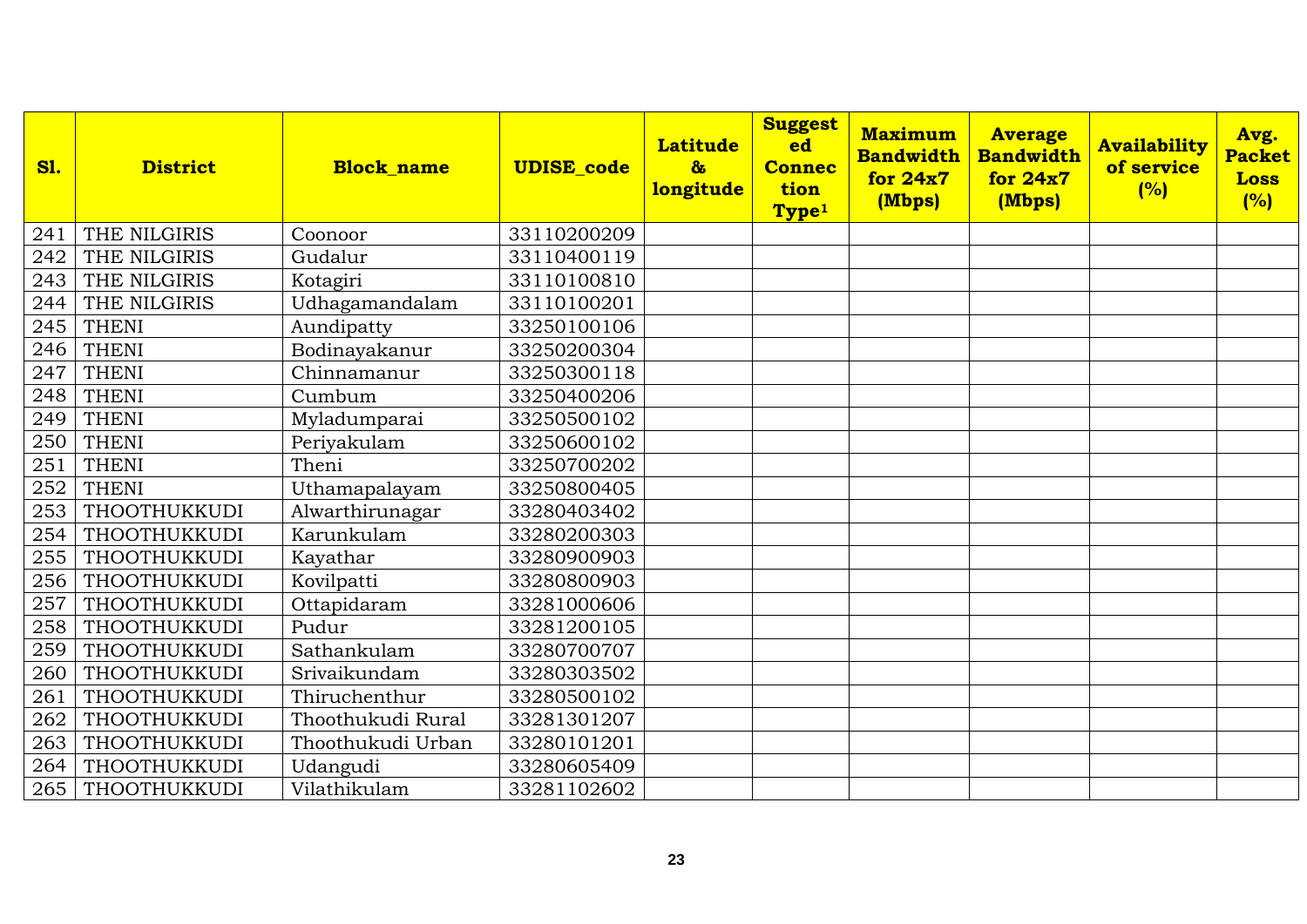| <b>S1.</b> | <b>District</b> | <b>Block name</b> | <b>UDISE_code</b> | <b>Latitude</b><br>$\delta$<br>longitude | <b>Suggest</b><br>ed<br><b>Connec</b><br>tion<br>Type <sup>1</sup> | <b>Maximum</b><br><b>Bandwidth</b><br>for 24x7<br>(Mbps) | <b>Average</b><br><b>Bandwidth</b><br>for 24x7<br>(Mbps) | <b>Availability</b><br>of service<br>(%) | Avg.<br><b>Packet</b><br><b>Loss</b><br>(%) |
|------------|-----------------|-------------------|-------------------|------------------------------------------|--------------------------------------------------------------------|----------------------------------------------------------|----------------------------------------------------------|------------------------------------------|---------------------------------------------|
| 266        | TIRUCHIRAPPALLI | Andhanallur       | 33150100202       |                                          |                                                                    |                                                          |                                                          |                                          |                                             |
| 267        | TIRUCHIRAPPALLI | Lalgudi           | 33150200406       |                                          |                                                                    |                                                          |                                                          |                                          |                                             |
| 268        | TIRUCHIRAPPALLI | Manapparai        | 33150500108       |                                          |                                                                    |                                                          |                                                          |                                          |                                             |
| 269        | TIRUCHIRAPPALLI | Manikandam        | 33150400115       |                                          |                                                                    |                                                          |                                                          |                                          |                                             |
| 270        | TIRUCHIRAPPALLI | Mannachanallur    | 33150300102       |                                          |                                                                    |                                                          |                                                          |                                          |                                             |
| 271        | TIRUCHIRAPPALLI | Marungapuri       | 33150600205       |                                          |                                                                    |                                                          |                                                          |                                          |                                             |
| 272        | TIRUCHIRAPPALLI | Musiri            | 33150700202       |                                          |                                                                    |                                                          |                                                          |                                          |                                             |
| 273        | TIRUCHIRAPPALLI | Pullambadi        | 33150800102       |                                          |                                                                    |                                                          |                                                          |                                          |                                             |
| 274        | TIRUCHIRAPPALLI | Thathiengarpet    | 33151400105       |                                          |                                                                    |                                                          |                                                          |                                          |                                             |
| 275        | TIRUCHIRAPPALLI | Thiruverumbur     | 33151100102       |                                          |                                                                    |                                                          |                                                          |                                          |                                             |
| 276        | TIRUCHIRAPPALLI | Thottiyam         | 33151200308       |                                          |                                                                    |                                                          |                                                          |                                          |                                             |
| 277        | TIRUCHIRAPPALLI | Thuraiyur         | 33151300304       |                                          |                                                                    |                                                          |                                                          |                                          |                                             |
| 278        | TIRUCHIRAPPALLI | TIRUCHIRAPPALLI   | 33150203802       |                                          |                                                                    |                                                          |                                                          |                                          |                                             |
| 279        | TIRUCHIRAPPALLI | Trichy-Urban      | 33150901305       |                                          |                                                                    |                                                          |                                                          |                                          |                                             |
| 280        | TIRUCHIRAPPALLI | Trichy-West       | 33151002706       |                                          |                                                                    |                                                          |                                                          |                                          |                                             |
| 281        | TIRUCHIRAPPALLI | Uppiliyapuram     | 33151500106       |                                          |                                                                    |                                                          |                                                          |                                          |                                             |
| 282        | TIRUCHIRAPPALLI | Vaiyampatti       | 33151600108       |                                          |                                                                    |                                                          |                                                          |                                          |                                             |
| 283        | TIRUNELVELI     | Alangulam         | 33290103507       |                                          |                                                                    |                                                          |                                                          |                                          |                                             |
| 284        | TIRUNELVELI     | Ambasamudram      | 33290202903       |                                          |                                                                    |                                                          |                                                          |                                          |                                             |
| 285        | TIRUNELVELI     | Cheranmahadevi    | 33290301306       |                                          |                                                                    |                                                          |                                                          |                                          |                                             |
| 286        | TIRUNELVELI     | Kadayam           | 33290400404       |                                          |                                                                    |                                                          |                                                          |                                          |                                             |
| 287        | TIRUNELVELI     | Kadayanallur      | 33290500402       |                                          |                                                                    |                                                          |                                                          |                                          |                                             |
| 288        | TIRUNELVELI     | Kalakad           | 33290600402       |                                          |                                                                    |                                                          |                                                          |                                          |                                             |
| 289        | TIRUNELVELI     | Keelapavoor       | 33290702306       |                                          |                                                                    |                                                          |                                                          |                                          |                                             |
| 290        | TIRUNELVELI     | Kuruvikulam       | 33290804103       |                                          |                                                                    |                                                          |                                                          |                                          |                                             |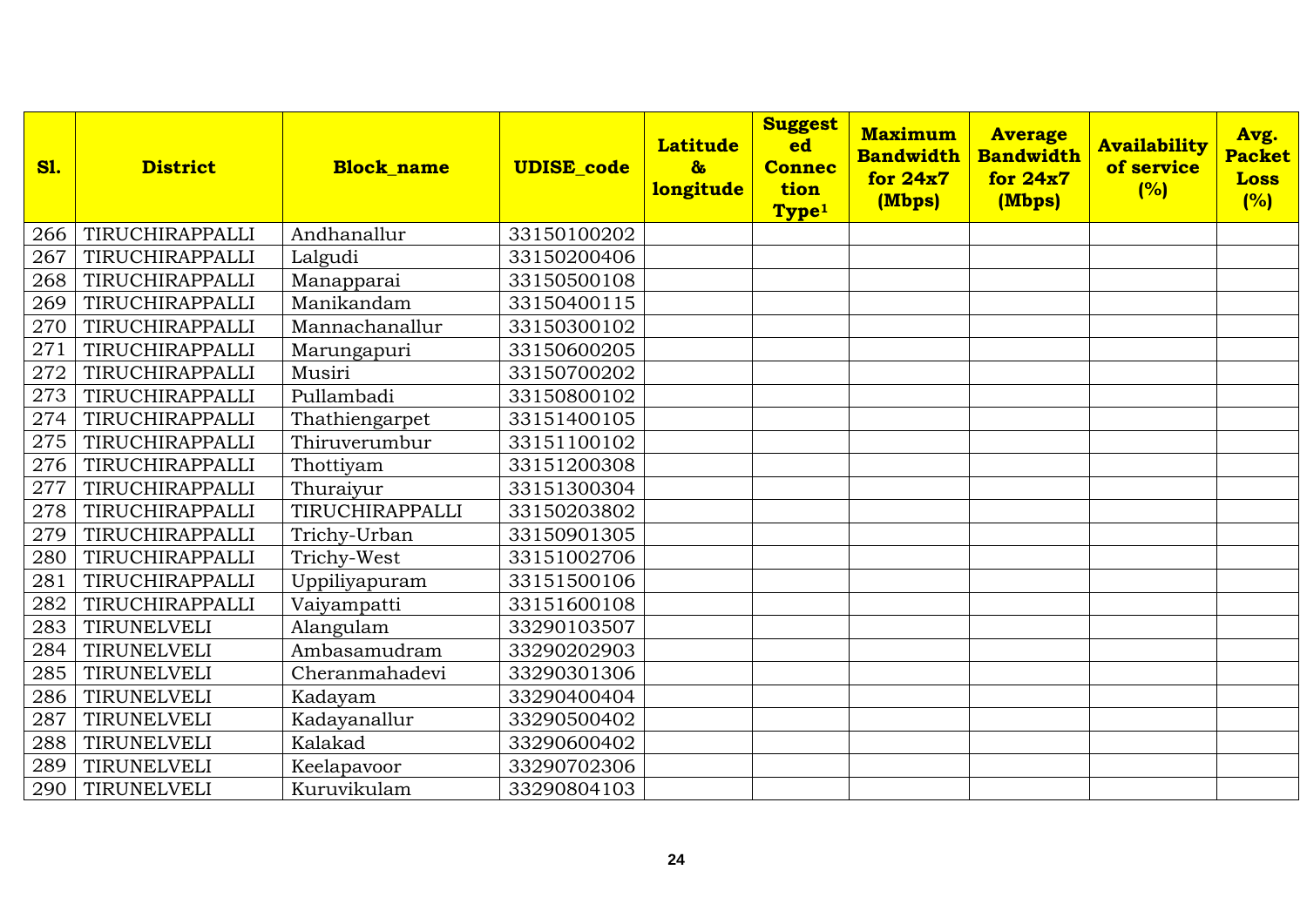| <b>S1.</b> | <b>District</b> | <b>Block name</b>  | <b>UDISE_code</b> | <b>Latitude</b><br>$\delta$<br>longitude | <b>Suggest</b><br>ed<br><b>Connec</b><br>tion<br>Type <sup>1</sup> | <b>Maximum</b><br><b>Bandwidth</b><br>for 24x7<br>(Mbps) | <b>Average</b><br><b>Bandwidth</b><br>for $24x7$<br>(Mbps) | <b>Availability</b><br>of service<br>(%) | Avg.<br><b>Packet</b><br><b>Loss</b><br>(%) |
|------------|-----------------|--------------------|-------------------|------------------------------------------|--------------------------------------------------------------------|----------------------------------------------------------|------------------------------------------------------------|------------------------------------------|---------------------------------------------|
| 291        | TIRUNELVELI     | Manur              | 33290900606       |                                          |                                                                    |                                                          |                                                            |                                          |                                             |
| 292        | TIRUNELVELI     | Melaneelithanallur | 33291002312       |                                          |                                                                    |                                                          |                                                            |                                          |                                             |
| 293        | TIRUNELVELI     | Nanguneri          | 33291101407       |                                          |                                                                    |                                                          |                                                            |                                          |                                             |
| 294        | TIRUNELVELI     | Palay-Rural        | 33291200105       |                                          |                                                                    |                                                          |                                                            |                                          |                                             |
| 295        | TIRUNELVELI     | Palay-Urban        | 33292003702       |                                          |                                                                    |                                                          |                                                            |                                          |                                             |
| 296        | TIRUNELVELI     | Pappakudi          | 33291301702       |                                          |                                                                    |                                                          |                                                            |                                          |                                             |
| 297        | TIRUNELVELI     | Radhapuram         | 33291401507       |                                          |                                                                    |                                                          |                                                            |                                          |                                             |
| 298        | TIRUNELVELI     | Sankarankovil      | 33291500507       |                                          |                                                                    |                                                          |                                                            |                                          |                                             |
| 299        | TIRUNELVELI     | Shenkottai         | 33291600108       |                                          |                                                                    |                                                          |                                                            |                                          |                                             |
| 300        | TIRUNELVELI     | Tenkasi            | 33291700709       |                                          |                                                                    |                                                          |                                                            |                                          |                                             |
| 301        | TIRUNELVELI     | Tirunelveli Urban  | 33292100501       |                                          |                                                                    |                                                          |                                                            |                                          |                                             |
| 302        | TIRUNELVELI     | Valliyoor          | 33291800115       |                                          |                                                                    |                                                          |                                                            |                                          |                                             |
| 303        | TIRUNELVELI     | Vasudevanallur     | 33291900411       |                                          |                                                                    |                                                          |                                                            |                                          |                                             |
| 304        | TIRUPPUR        | Avinaci            | 33121600307       |                                          |                                                                    |                                                          |                                                            |                                          |                                             |
| 305        | <b>TIRUPPUR</b> | Dharapuram         | 33100600103       |                                          |                                                                    |                                                          |                                                            |                                          |                                             |
| 306        | TIRUPPUR        | Gangayam           | 33100900103       |                                          |                                                                    |                                                          |                                                            |                                          |                                             |
| 307        | <b>TIRUPPUR</b> | Gundadam           | 33101100202       |                                          |                                                                    |                                                          |                                                            |                                          |                                             |
| 308        | TIRUPPUR        | Kudimangalam       | 33120800105       |                                          |                                                                    |                                                          |                                                            |                                          |                                             |
| 309        | <b>TIRUPPUR</b> | Madathukulam       | 33121000104       |                                          |                                                                    |                                                          |                                                            |                                          |                                             |
| 310        | <b>TIRUPPUR</b> | Moolanur           | 33101301704       |                                          |                                                                    |                                                          |                                                            |                                          |                                             |
| 311        | <b>TIRUPPUR</b> | Palladam           | 33121800306       |                                          |                                                                    |                                                          |                                                            |                                          |                                             |
| 312        | TIRUPPUR        | Pongalur           | 33121900308       |                                          |                                                                    |                                                          |                                                            |                                          |                                             |
| 313        | <b>TIRUPPUR</b> | Tirupur            | 33122200208       |                                          |                                                                    |                                                          |                                                            |                                          |                                             |
| 314        | <b>TIRUPPUR</b> | Udumalaipattai     | 33121300102       |                                          |                                                                    |                                                          |                                                            |                                          |                                             |
| 315        | TIRUPPUR        | Uthukuli           | 33101900106       |                                          |                                                                    |                                                          |                                                            |                                          |                                             |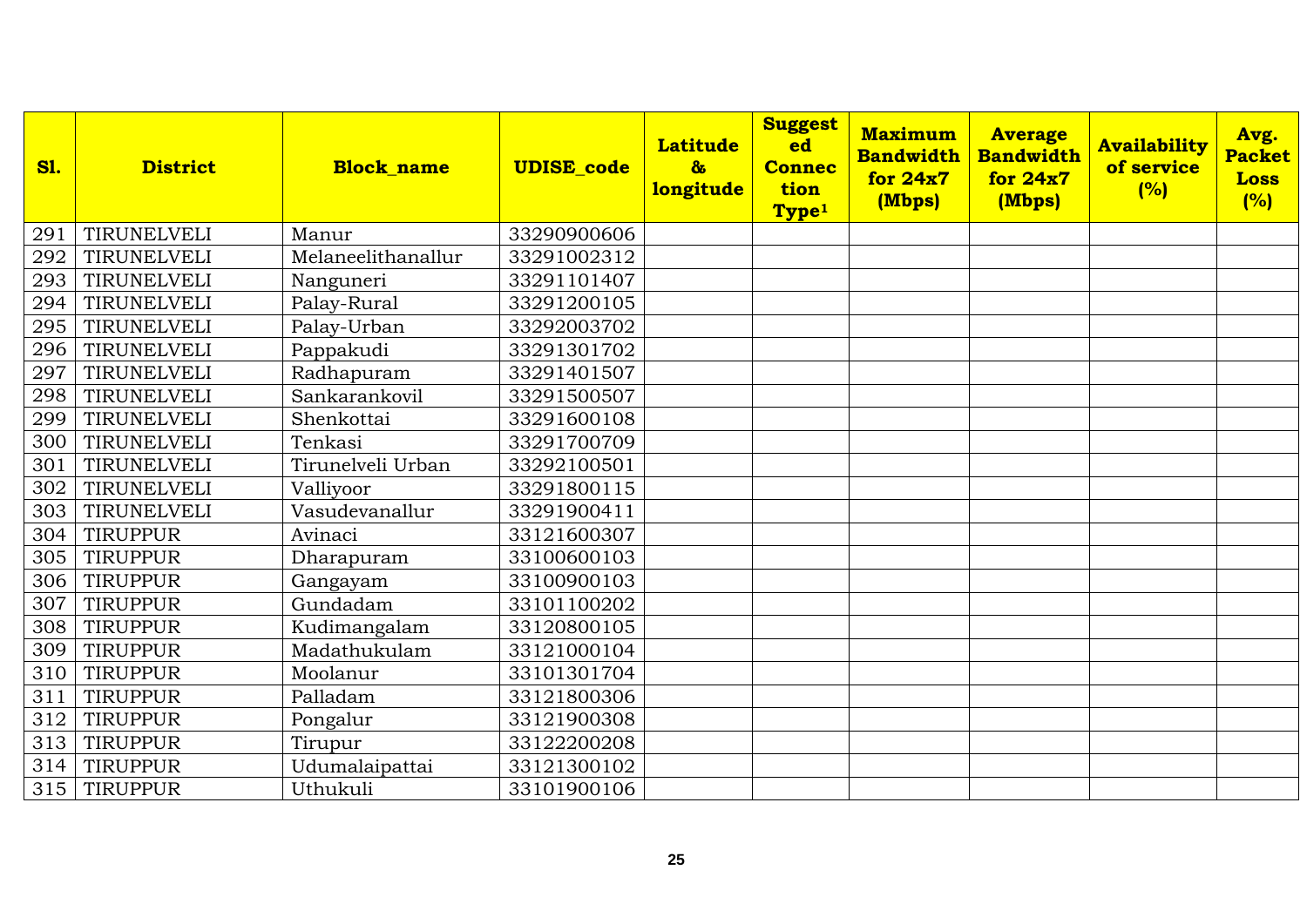| <b>S1.</b> | <b>District</b> | <b>Block name</b> | <b>UDISE_code</b> | <b>Latitude</b><br>$\delta$<br>longitude | <b>Suggest</b><br>ed<br><b>Connec</b><br>tion<br>Type <sup>1</sup> | <b>Maximum</b><br><b>Bandwidth</b><br>for 24x7<br>(Mbps) | <b>Average</b><br><b>Bandwidth</b><br>for 24x7<br>(Mbps) | <b>Availability</b><br>of service<br>(%) | Avg.<br><b>Packet</b><br><b>Loss</b><br>(%) |
|------------|-----------------|-------------------|-------------------|------------------------------------------|--------------------------------------------------------------------|----------------------------------------------------------|----------------------------------------------------------|------------------------------------------|---------------------------------------------|
| 316        | <b>TIRUPPUR</b> | Vellackoil        | 33102000124       |                                          |                                                                    |                                                          |                                                          |                                          |                                             |
| 317        | TIRUVALLUR      | Ellapuram         | 33010400102       |                                          |                                                                    |                                                          |                                                          |                                          |                                             |
| 318        | TIRUVALLUR      | Gummidipoondi     | 33010800403       |                                          |                                                                    |                                                          |                                                          |                                          |                                             |
| 319        | TIRUVALLUR      | Kadambathur       | 33010300403       |                                          |                                                                    |                                                          |                                                          |                                          |                                             |
| 320        | TIRUVALLUR      | Minjur            | 33010600103       |                                          |                                                                    |                                                          |                                                          |                                          |                                             |
| 321        | TIRUVALLUR      | Pallipat          | 33011300803       |                                          |                                                                    |                                                          |                                                          |                                          |                                             |
| 322        | TIRUVALLUR      | Poonamallee       | 33010500304       |                                          |                                                                    |                                                          |                                                          |                                          |                                             |
| 323        | TIRUVALLUR      | Poondi            | 33010200102       |                                          |                                                                    |                                                          |                                                          |                                          |                                             |
| 324        | TIRUVALLUR      | Puzhal            | 33011000605       |                                          |                                                                    |                                                          |                                                          |                                          |                                             |
| 325        | TIRUVALLUR      | R.K.Pet           | 33011400103       |                                          |                                                                    |                                                          |                                                          |                                          |                                             |
| 326        | TIRUVALLUR      | Sholavaram        | 33010700103       |                                          |                                                                    |                                                          |                                                          |                                          |                                             |
| 327        | TIRUVALLUR      | Thiruvalangadu    | 33011200103       |                                          |                                                                    |                                                          |                                                          |                                          |                                             |
| 328        | TIRUVALLUR      | Thiruvallur       | 33010101302       |                                          |                                                                    |                                                          |                                                          |                                          |                                             |
| 329        | TIRUVALLUR      | Tiruttani         | 33011100702       |                                          |                                                                    |                                                          |                                                          |                                          |                                             |
| 330        | TIRUVALLUR      | Villivakkam       | 33010900403       |                                          |                                                                    |                                                          |                                                          |                                          |                                             |
| 331        | TIRUVANNAMALAI  | Anakkavur         | 33060300101       |                                          |                                                                    |                                                          |                                                          |                                          |                                             |
| 332        | TIRUVANNAMALAI  | Arni              | 33060700301       |                                          |                                                                    |                                                          |                                                          |                                          |                                             |
| 333        | TIRUVANNAMALAI  | Chengam           | 33061600503       |                                          |                                                                    |                                                          |                                                          |                                          |                                             |
| 334        | TIRUVANNAMALAI  | Chetpet           | 33061100804       |                                          |                                                                    |                                                          |                                                          |                                          |                                             |
| 335        | TIRUVANNAMALAI  | Cheyyar           | 33060200703       |                                          |                                                                    |                                                          |                                                          |                                          |                                             |
| 336        | TIRUVANNAMALAI  | Jawadhu Hills     | 33061800402       |                                          |                                                                    |                                                          |                                                          |                                          |                                             |
| 337        | TIRUVANNAMALAI  | Kalasapakkam      | 33061000101       |                                          |                                                                    |                                                          |                                                          |                                          |                                             |
| 338        | TIRUVANNAMALAI  | Kilpennathur      | 33061300606       |                                          |                                                                    |                                                          |                                                          |                                          |                                             |
| 339        | TIRUVANNAMALAI  | Peranamallur      | 33060400301       |                                          |                                                                    |                                                          |                                                          |                                          |                                             |
| 340        | TIRUVANNAMALAI  | Polur             | 33060900301       |                                          |                                                                    |                                                          |                                                          |                                          |                                             |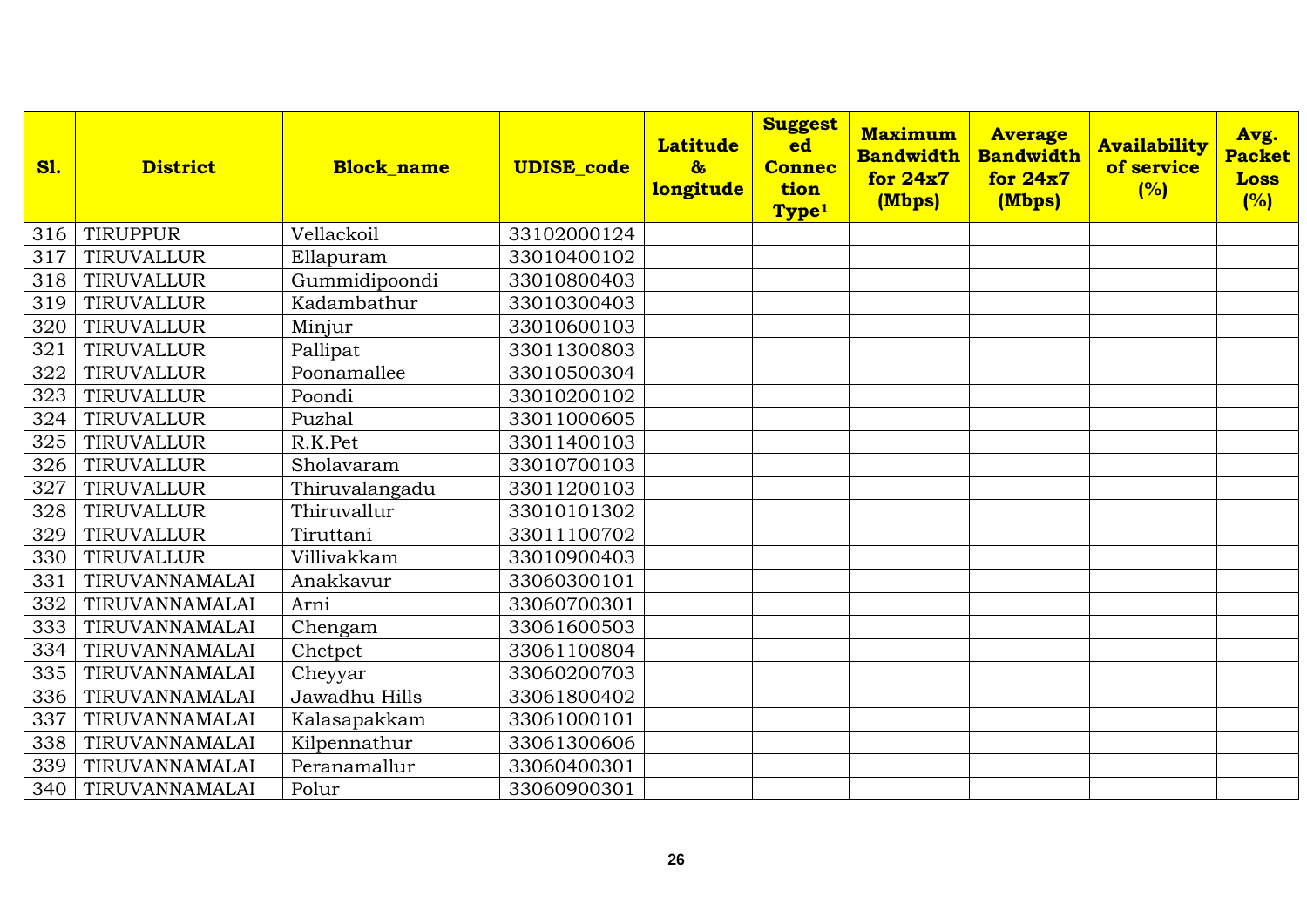| <b>S1.</b> | <b>District</b>  | <b>Block name</b> | <b>UDISE_code</b> | <b>Latitude</b><br>$\boldsymbol{\delta}$<br>longitude | <b>Suggest</b><br>ed<br><b>Connec</b><br>tion<br>Type <sup>1</sup> | <b>Maximum</b><br><b>Bandwidth</b><br>for 24x7<br>(Mbps) | <b>Average</b><br><b>Bandwidth</b><br>for 24x7<br>(Mbps) | <b>Availability</b><br>of service<br>(%) | Avg.<br><b>Packet</b><br><b>Loss</b><br>(%) |
|------------|------------------|-------------------|-------------------|-------------------------------------------------------|--------------------------------------------------------------------|----------------------------------------------------------|----------------------------------------------------------|------------------------------------------|---------------------------------------------|
| 341        | TIRUVANNAMALAI   | Pudupalayam       | 33061500402       |                                                       |                                                                    |                                                          |                                                          |                                          |                                             |
| 342        | TIRUVANNAMALAI   | Thandrampet       | 33061700903       |                                                       |                                                                    |                                                          |                                                          |                                          |                                             |
| 343        | TIRUVANNAMALAI   | Thellar           | 33060601002       |                                                       |                                                                    |                                                          |                                                          |                                          |                                             |
| 344        | TIRUVANNAMALAI   | Thurinjapuram     | 33061200102       |                                                       |                                                                    |                                                          |                                                          |                                          |                                             |
| 345        | TIRUVANNAMALAI   | Tiruvannamalai    | 33061400203       |                                                       |                                                                    |                                                          |                                                          |                                          |                                             |
| 346        | TIRUVANNAMALAI   | Vandavasi         | 33060500501       |                                                       |                                                                    |                                                          |                                                          |                                          |                                             |
| 347        | TIRUVANNAMALAI   | Vembakkam         | 33060100402       |                                                       |                                                                    |                                                          |                                                          |                                          |                                             |
| 348        | TIRUVANNAMALAI   | West Arni         | 33060800102       |                                                       |                                                                    |                                                          |                                                          |                                          |                                             |
| 349        | TIRUVARUR        | Koradachery       | 33200301802       |                                                       |                                                                    |                                                          |                                                          |                                          |                                             |
| 350        | TIRUVARUR        | Kottur            | 33200800802       |                                                       |                                                                    |                                                          |                                                          |                                          |                                             |
| 351        | <b>TIRUVARUR</b> | Kudavasal         | 33200200103       |                                                       |                                                                    |                                                          |                                                          |                                          |                                             |
| 352        | <b>TIRUVARUR</b> | Mannargudi        | 33200601303       |                                                       |                                                                    |                                                          |                                                          |                                          |                                             |
| 353        | TIRUVARUR        | Muthupettai       | 33201000103       |                                                       |                                                                    |                                                          |                                                          |                                          |                                             |
| 354        | TIRUVARUR        | Nannilam          | 33200400104       |                                                       |                                                                    |                                                          |                                                          |                                          |                                             |
| 355        | TIRUVARUR        | Needamangalam     | 33200700304       |                                                       |                                                                    |                                                          |                                                          |                                          |                                             |
| 356        | TIRUVARUR        | Thiruthuraipoondi | 33200900602       |                                                       |                                                                    |                                                          |                                                          |                                          |                                             |
| 357        | <b>TIRUVARUR</b> | Thiruvarur        | 33200500104       |                                                       |                                                                    |                                                          |                                                          |                                          |                                             |
| 358        | TIRUVARUR        | Valangaiman       | 33200100502       |                                                       |                                                                    |                                                          |                                                          |                                          |                                             |
| 359        | <b>VELLORE</b>   | Alangayam         | 33041800304       |                                                       |                                                                    |                                                          |                                                          |                                          |                                             |
| 360        | <b>VELLORE</b>   | Anaicut           | 33040900403       |                                                       |                                                                    |                                                          |                                                          |                                          |                                             |
| 361        | <b>VELLORE</b>   | Arakkonam         | 33040100108       |                                                       |                                                                    |                                                          |                                                          |                                          |                                             |
| 362        | <b>VELLORE</b>   | Arcot             | 33040600119       |                                                       |                                                                    |                                                          |                                                          |                                          |                                             |
| 363        | <b>VELLORE</b>   | Gudiyatham        | 33041500103       |                                                       |                                                                    |                                                          |                                                          |                                          |                                             |
| 364        | <b>VELLORE</b>   | Jolarpet          | 33042000304       |                                                       |                                                                    |                                                          |                                                          |                                          |                                             |
| 365        | <b>VELLORE</b>   | K.V.Kuppam        | 33041400103       |                                                       |                                                                    |                                                          |                                                          |                                          |                                             |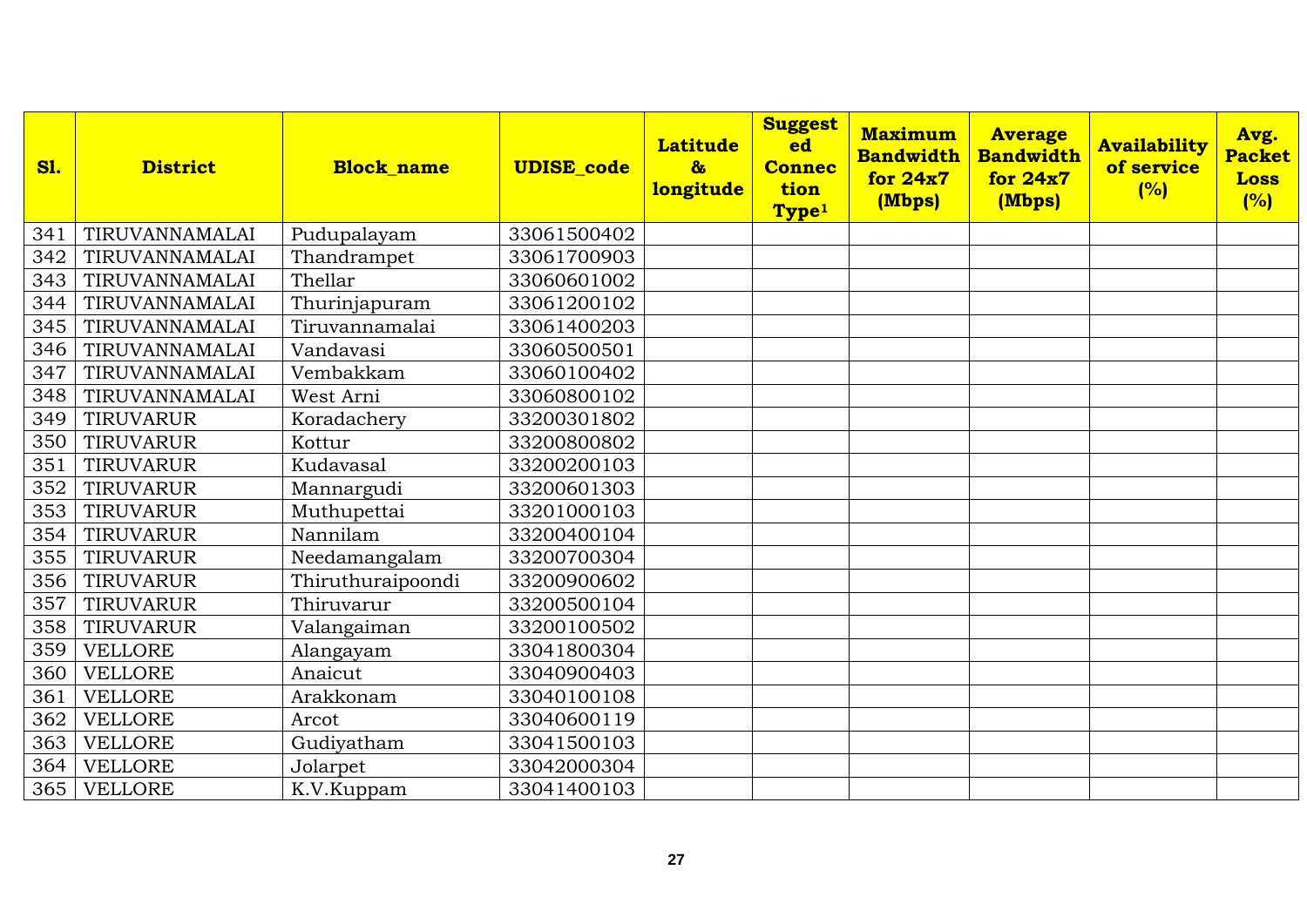| <b>S1.</b> | <b>District</b>   | <b>Block name</b> | <b>UDISE_code</b> | <b>Latitude</b><br>$\delta$<br>longitude | <b>Suggest</b><br>ed<br><b>Connec</b><br>tion<br>Type <sup>1</sup> | <b>Maximum</b><br><b>Bandwidth</b><br>for 24x7<br>(Mbps) | <b>Average</b><br><b>Bandwidth</b><br>for 24x7<br>(Mbps) | <b>Availability</b><br>of service<br>(%) | Avg.<br><b>Packet</b><br><b>Loss</b><br>(%) |
|------------|-------------------|-------------------|-------------------|------------------------------------------|--------------------------------------------------------------------|----------------------------------------------------------|----------------------------------------------------------|------------------------------------------|---------------------------------------------|
| 366        | VELLORE           | Kandhili          | 33042200106       |                                          |                                                                    |                                                          |                                                          |                                          |                                             |
| 367        | <b>VELLORE</b>    | Kaniyambadi       | 33041100202       |                                          |                                                                    |                                                          |                                                          |                                          |                                             |
| 368        | <b>VELLORE</b>    | Katpadi           | 33041300405       |                                          |                                                                    |                                                          |                                                          |                                          |                                             |
| 369        | <b>VELLORE</b>    | Kaveripakkam      | 33040300107       |                                          |                                                                    |                                                          |                                                          |                                          |                                             |
| 370        | <b>VELLORE</b>    | Madhanur          | 33041700304       |                                          |                                                                    |                                                          |                                                          |                                          |                                             |
| 371        | <b>VELLORE</b>    | Natrampalli       | 33041900107       |                                          |                                                                    |                                                          |                                                          |                                          |                                             |
| 372        | <b>VELLORE</b>    | Nemili            | 33040200402       |                                          |                                                                    |                                                          |                                                          |                                          |                                             |
| 373        | <b>VELLORE</b>    | Pernambut         | 33041600101       |                                          |                                                                    |                                                          |                                                          |                                          |                                             |
| 374        | <b>VELLORE</b>    | Sholingar         | 33040400510       |                                          |                                                                    |                                                          |                                                          |                                          |                                             |
| 375        | <b>VELLORE</b>    | Thirupattur       | 33042100107       |                                          |                                                                    |                                                          |                                                          |                                          |                                             |
| 376        | <b>VELLORE</b>    | Timiri            | 33040700606       |                                          |                                                                    |                                                          |                                                          |                                          |                                             |
| 377        | <b>VELLORE</b>    | Vellore Rural     | 33040900302       |                                          |                                                                    |                                                          |                                                          |                                          |                                             |
| 378        | <b>VELLORE</b>    | Vellore Urban     | 33041000138       |                                          |                                                                    |                                                          |                                                          |                                          |                                             |
| 379        | <b>VELLORE</b>    | Walaja East       | 33040600117       |                                          |                                                                    |                                                          |                                                          |                                          |                                             |
| 380        | <b>VELLORE</b>    | Walaja West       | 33040404805       |                                          |                                                                    |                                                          |                                                          |                                          |                                             |
| 381        | VILLUPURAM        | Chinnasalem       | 33071800202       |                                          |                                                                    |                                                          |                                                          |                                          |                                             |
| 382        | VILLUPURAM        | Gingee            | 33070200108       |                                          |                                                                    |                                                          |                                                          |                                          |                                             |
| 383        | VILLUPURAM        | Kallakurichi      | 33071700105       |                                          |                                                                    |                                                          |                                                          |                                          |                                             |
| 384        | <b>VILLUPURAM</b> | Kanai             | 33070800103       |                                          |                                                                    |                                                          |                                                          |                                          |                                             |
| 385        | VILLUPURAM        | Kandamangalam     | 33071100102       |                                          |                                                                    |                                                          |                                                          |                                          |                                             |
| 386        | VILLUPURAM        | Koliyanur         | 33071000103       |                                          |                                                                    |                                                          |                                                          |                                          |                                             |
| 387        | VILLUPURAM        | Mailam            | 33070500102       |                                          |                                                                    |                                                          |                                                          |                                          |                                             |
| 388        | <b>VILLUPURAM</b> | Marakkanam        | 33070600102       |                                          |                                                                    |                                                          |                                                          |                                          |                                             |
| 389        | VILLUPURAM        | Melmalayanur      | 33070100102       |                                          |                                                                    |                                                          |                                                          |                                          |                                             |
| 390        | VILLUPURAM        | Mugaiyur          | 33071200502       |                                          |                                                                    |                                                          |                                                          |                                          |                                             |